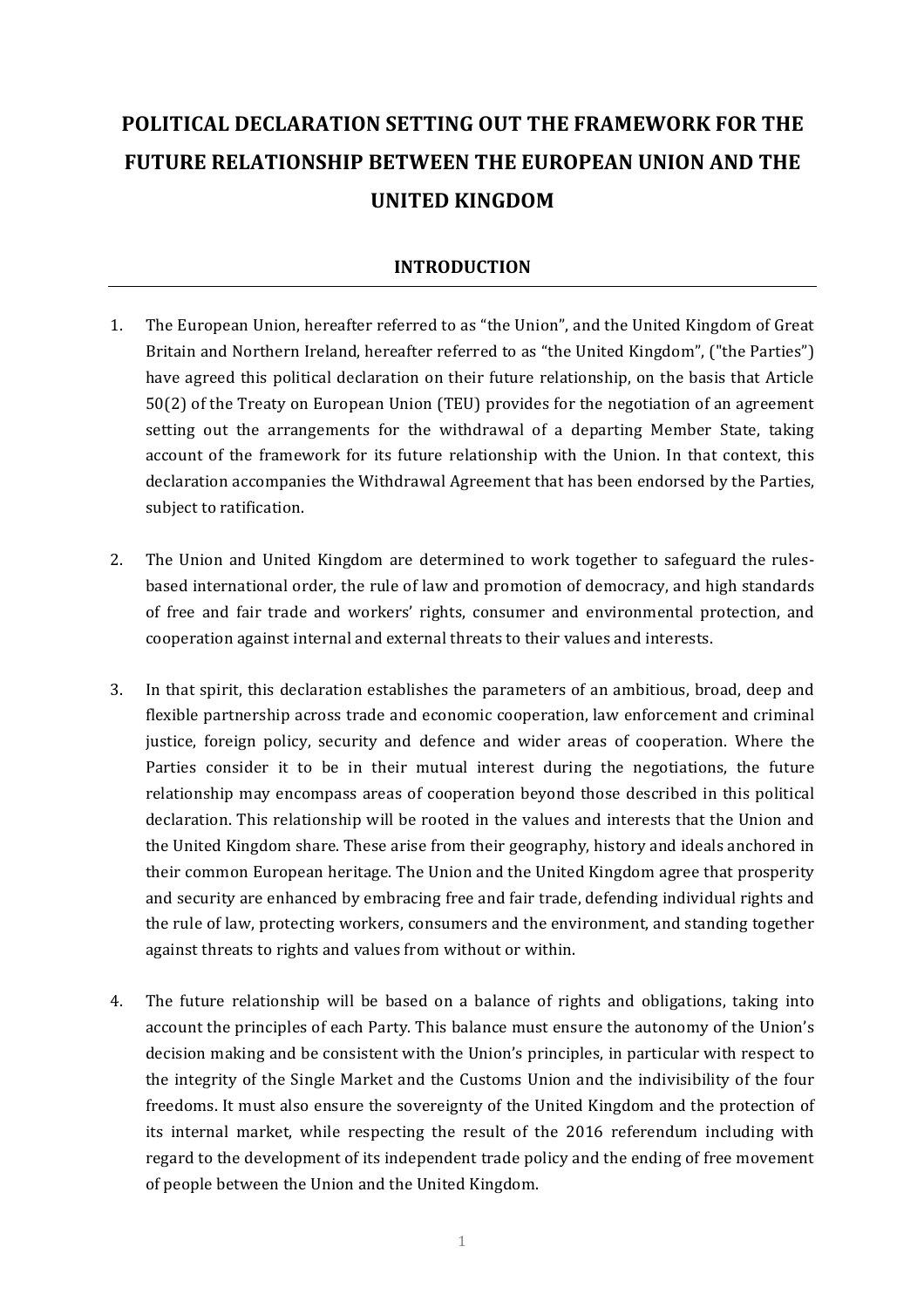5. The period of the United Kingdom's membership of the Union has resulted in a high level of integration between the Union's and the United Kingdom's economies, and an interwoven past and future of the Union's and the United Kingdom's people and priorities. The future relationship will inevitably need to take account of this unique context. While it cannot amount to the rights or obligations of membership, the Parties are agreed that the future relationship should be approached with high ambition with regard to its scope and depth, and recognise that this might evolve over time. Above all, it should be a relationship that will work in the interests of citizens of the Union and the United Kingdom, now and in the future.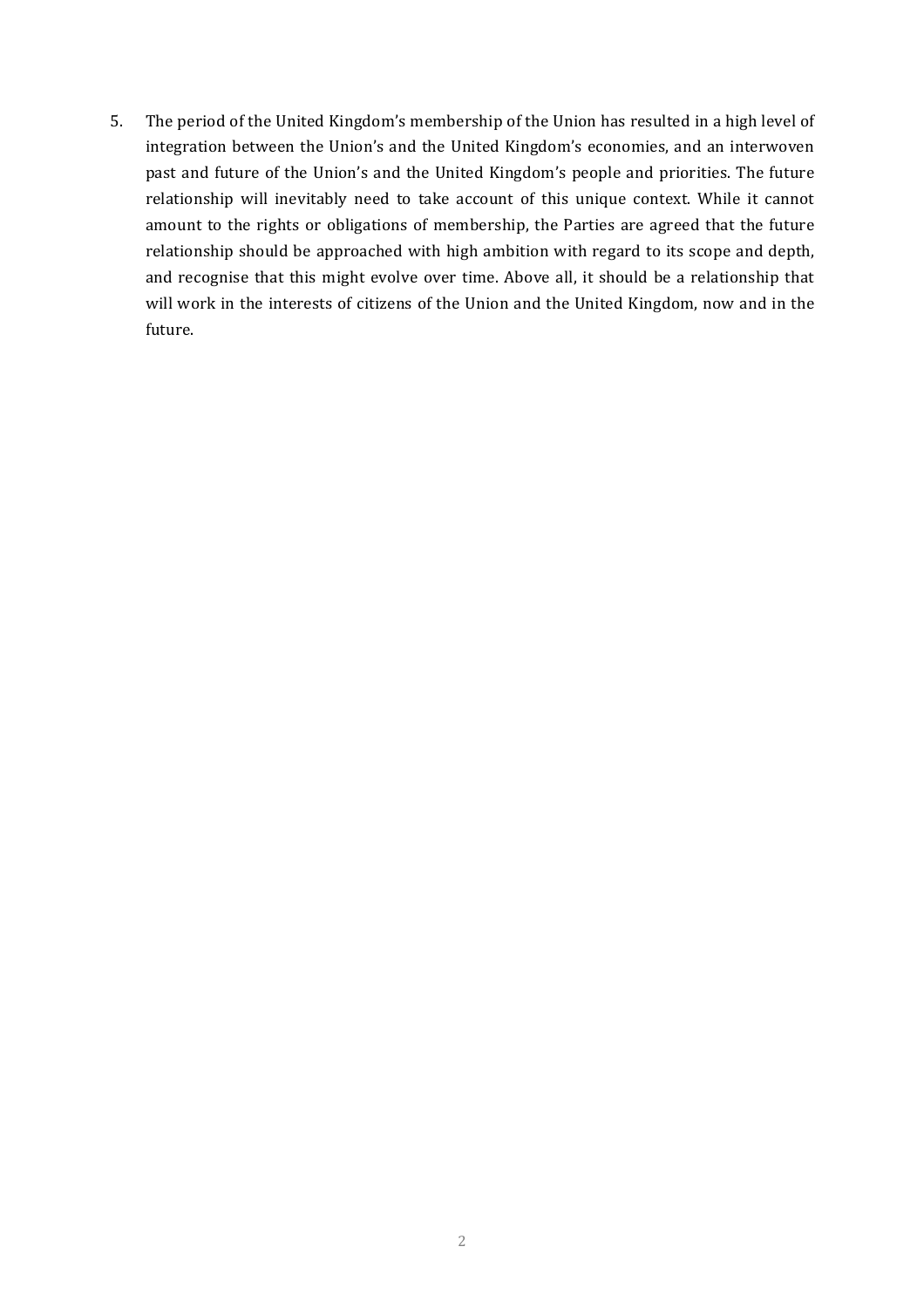## **PART I: INITIAL PROVISIONS**

## **I. BASIS FOR COOPERATION**

## **A. Core values and rights**

- 6. The Parties agree that the future relationship should be underpinned by shared values such as the respect for and safeguarding of human rights and fundamental freedoms, democratic principles, the rule of law and support for non-proliferation. The Parties agree that these values are an essential prerequisite for the cooperation envisaged in this framework. The Parties also reaffirm their commitment to promoting effective multilateralism.
- 7. The future relationship should incorporate the United Kingdom's continued commitment to respect the framework of the European Convention on Human Rights (ECHR), while the Union and its Member States will remain bound by the Charter of Fundamental Rights of the European Union, which reaffirms the rights as they result in particular from the ECHR.

#### **B. Data protection**

- 8. In view of the importance of data flows and exchanges across the future relationship, the Parties are committed to ensuring a high level of personal data protection to facilitate such flows between them.
- 9. The Union's data protection rules provide for a framework allowing the European Commission to recognise a third country's data protection standards as providing an adequate level of protection, thereby facilitating transfers of personal data to that third country. On the basis of this framework, the European Commission will start the assessments with respect to the United Kingdom as soon as possible after the United Kingdom's withdrawal, endeavouring to adopt decisions by the end of 2020, if the applicable conditions are met. Noting that the United Kingdom will be establishing its own international transfer regime, the United Kingdom will in the same timeframe take steps to ensure the comparable facilitation of transfers of personal data to the Union, if the applicable conditions are met. The future relationship will not affect the Parties' autonomy over their respective personal data protection rules.
- 10. In this context, the Parties should also make arrangements for appropriate cooperation between regulators.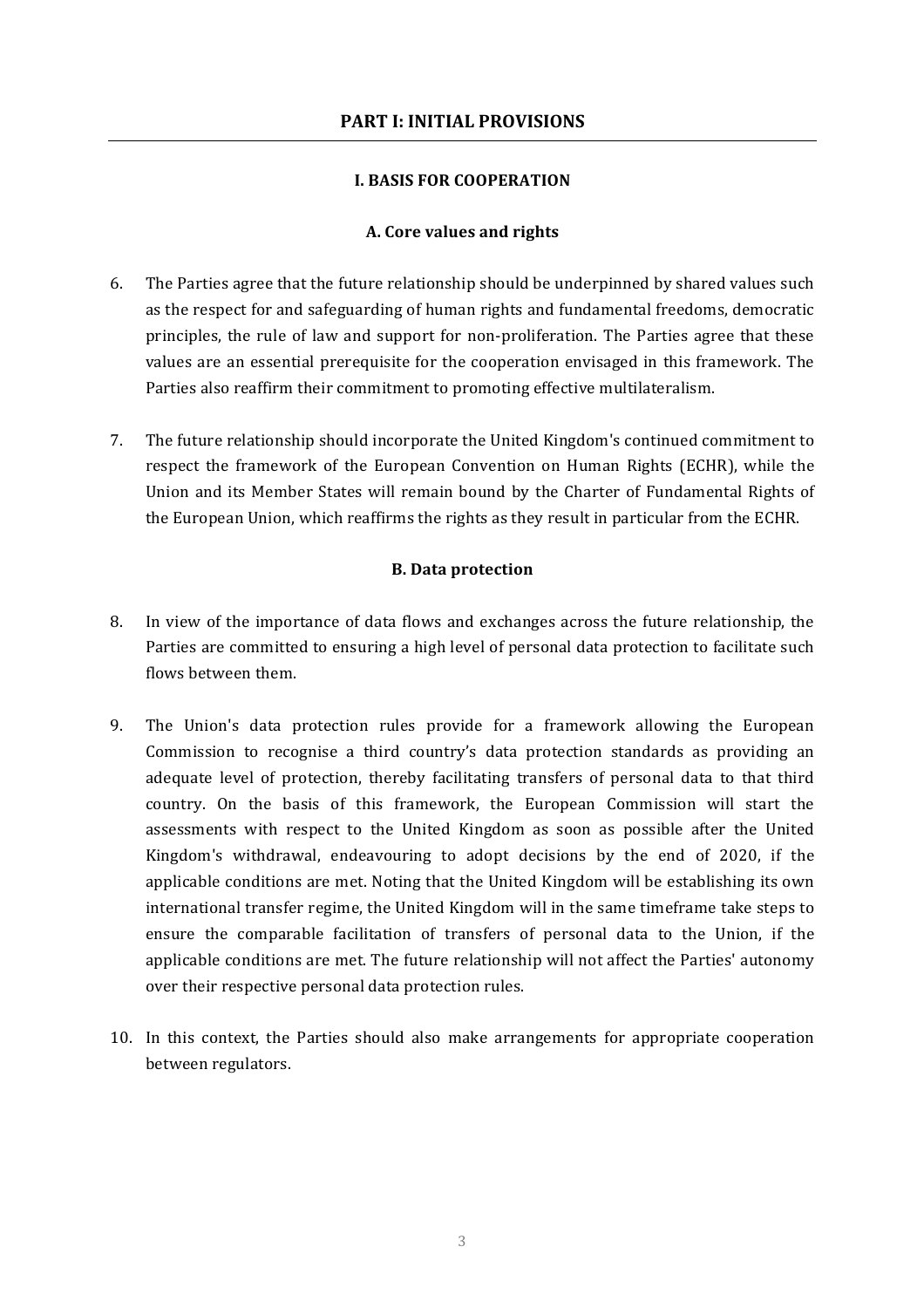#### **II. AREAS OF SHARED INTEREST**

#### **A. Participation in Union programmes**

- 11. Noting the intended breadth and depth of the future relationship and the close bond between their citizens, the Parties will establish general principles, terms and conditions for the United Kingdom's participation in Union programmes, subject to the conditions set out in the corresponding Union instruments, in areas such as science and innovation, youth, culture and education, overseas development and external action, defence capabilities, civil protection and space. These should include a fair and appropriate financial contribution, provisions allowing for sound financial management by both Parties, fair treatment of participants, and management and consultation appropriate to the nature of the cooperation between the Parties.
- 12. The Parties will also explore the participation of the United Kingdom to the European Research Infrastructure Consortiums (ERICs), subject to the conditions of the Union legal instruments and individual ERIC statutes, and taking into account the level of participation of the United Kingdom in Union programmes on science and innovation.
- 13. The Parties recall their shared commitment to delivering a future PEACE PLUS programme to sustain work on reconciliation and a shared future in Northern Ireland, maintaining the current funding proportions for the future programme.

#### **B. Dialogues**

- 14. The Parties should engage in dialogue and exchanges in areas of shared interest, with the view to identifying opportunities to cooperate, share best practice and expertise, and act together, including in areas such as culture, education, science and innovation. In these areas, the Parties recognise the importance of mobility and temporary movement of objects and equipment in enabling cooperation. The Parties will also explore ongoing cooperation between culture and education related groups.
- 15. In addition, the Parties note the United Kingdom's intention to explore options for a future relationship with the European Investment Bank (EIB) Group.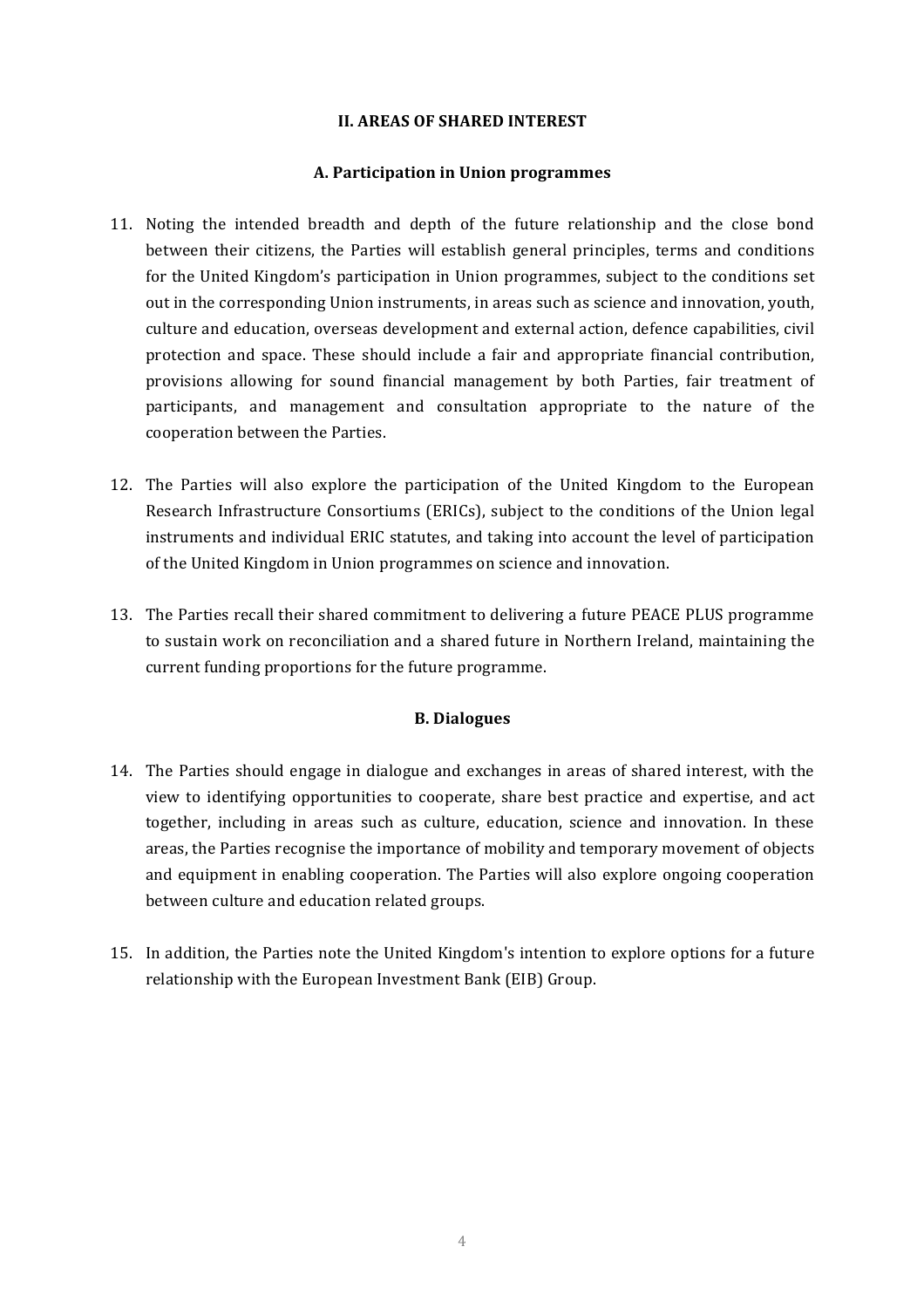#### **PART II: ECONOMIC PARTNERSHIP**

#### **I. OBIECTIVES AND PRINCIPLES**

- 16. The Parties recognise that they have a particularly important trading and investment relationship, reflecting more than 45 years of economic integration during the United Kingdom's membership of the Union, the sizes of the two economies and their geographic proximity, which have led to complex and integrated supply chains.
- 17. Against this backdrop, the Parties agree to develop an ambitious, wide-ranging and balanced economic partnership. This partnership will be comprehensive, encompassing a free trade area as well as wider sectoral cooperation where it is in the mutual interest of both Parties. It will be underpinned by provisions ensuring a level playing field for open and fair competition, as set out in Section XIV of this Part. It should facilitate trade and investment between the Parties to the extent possible, while respecting the integrity of the Union's Single Market and the Customs Union as well as the United Kingdom's internal market, and recognising the development of an independent trade policy by the United Kingdom beyond this economic partnership.
- 18. The Parties will retain their autonomy and the ability to regulate economic activity according to the levels of protection each deems appropriate in order to achieve legitimate public policy objectives such as public health, animal health and welfare, social services, public education, safety, the environment including climate change, public morals, social or consumer protection, privacy and data protection, and promotion and protection of cultural diversity. The economic partnership will recognise that sustainable development is an overarching objective of the Parties. The economic partnership will also provide for appropriate general exceptions, including in relation to security.
- 19. The Parties recall their determination to replace the backstop solution on Northern Ireland by a subsequent agreement that establishes alternative arrangements for ensuring the absence of a hard border on the island of Ireland on a permanent footing.

#### **II. GOODS**

#### **A. Objectives and principles**

- 20. The Parties envisage having a trading relationship on goods that is as close as possible, with a view to facilitating the ease of legitimate trade.
- 21. These arrangements will take account of the fact that following the United Kingdom's withdrawal from the Union, the Parties will form separate markets and distinct legal orders.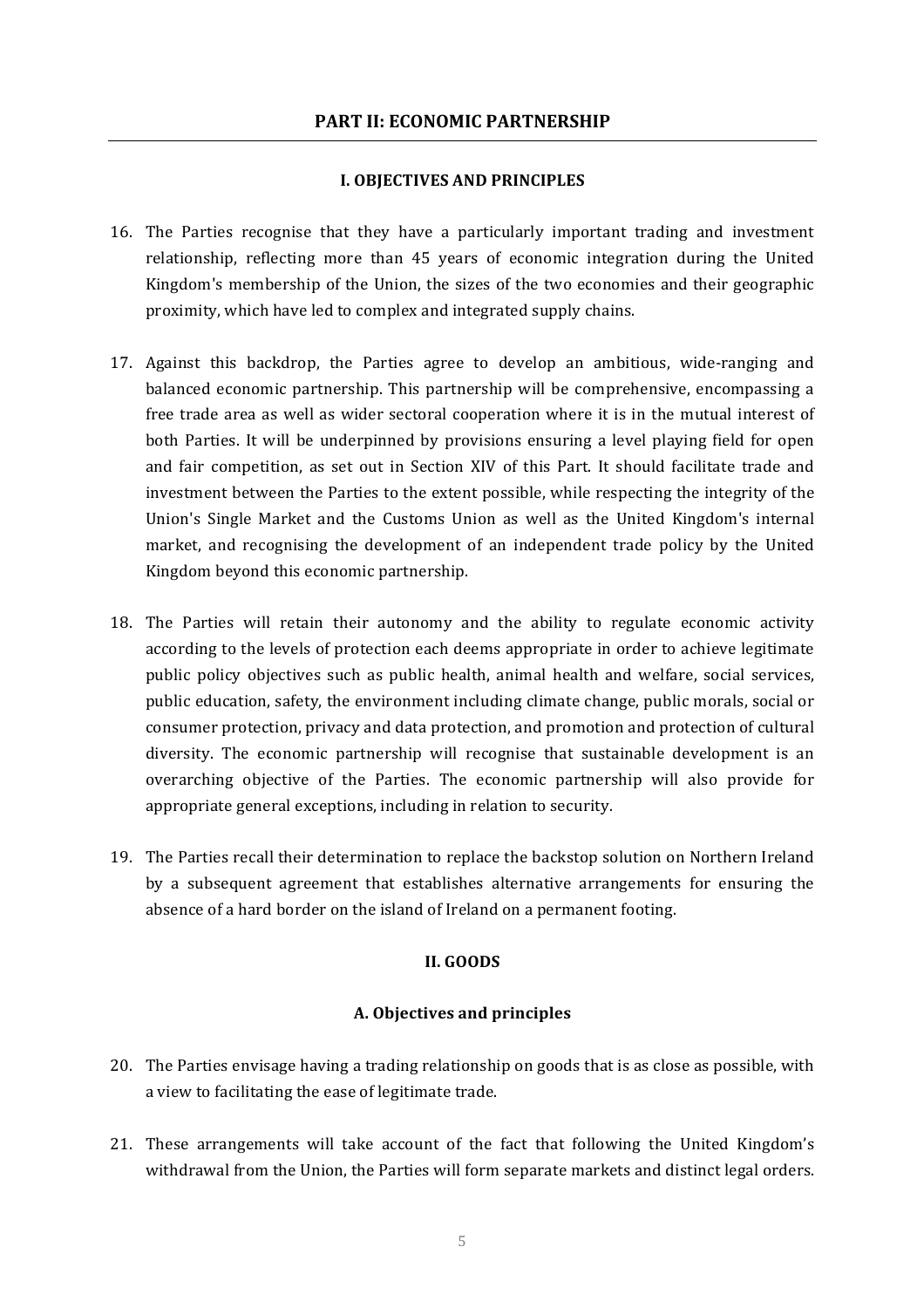Moving goods across borders can pose risks to the integrity and proper functioning of these markets, which are managed through customs procedures and checks.

22. However, with a view to facilitating the movement of goods across borders, the Parties envisage comprehensive arrangements that will create a free trade area, combining deep regulatory and customs cooperation, underpinned by provisions ensuring a level playing field for open and fair competition.

## **B. Tariffs**

23. The economic partnership should ensure no tariffs, fees, charges or quantitative restrictions across all sectors, with ambitious customs arrangements that, in line with the Parties' objectives and principles above, build and improve on the single customs territory provided for in the Withdrawal Agreement which obviates the need for checks on rules of origin.

## **C. Regulatory aspects**

- 24. While preserving regulatory autonomy, the Parties will put in place provisions to promote regulatory approaches that are transparent, efficient, promote avoidance of unnecessary barriers to trade in goods and are compatible to the extent possible. Disciplines on technical barriers to trade (TBT) and sanitary and phytosanitary measures (SPS) should build on and go beyond the respective WTO agreements. Specifically, the TBT disciplines should set out common principles in the fields of standardisation, technical regulations, conformity assessment, accreditation, market surveillance, metrology and labelling. The Parties should treat one another as single entities as regards SPS measures, including for certification purposes, and recognise regionalisation on the basis of appropriate epidemiological information provided by the exporting party. The Parties will also explore the possibility of cooperation of United Kingdom authorities with Union agencies such as the European Medicines Agency (EMA), the European Chemicals Agency (ECHA), and the European Aviation Safety Agency (EASA).
- 25. In this context, the United Kingdom will consider aligning with Union rules in relevant areas.

## **D. Customs**

26. The Parties will put in place ambitious customs arrangements, in pursuit of their overall objectives. In doing so, the Parties envisage making use of all available facilitative arrangements and technologies, in full respect of their legal orders and ensuring that customs authorities are able to protect the Parties' respective financial interests and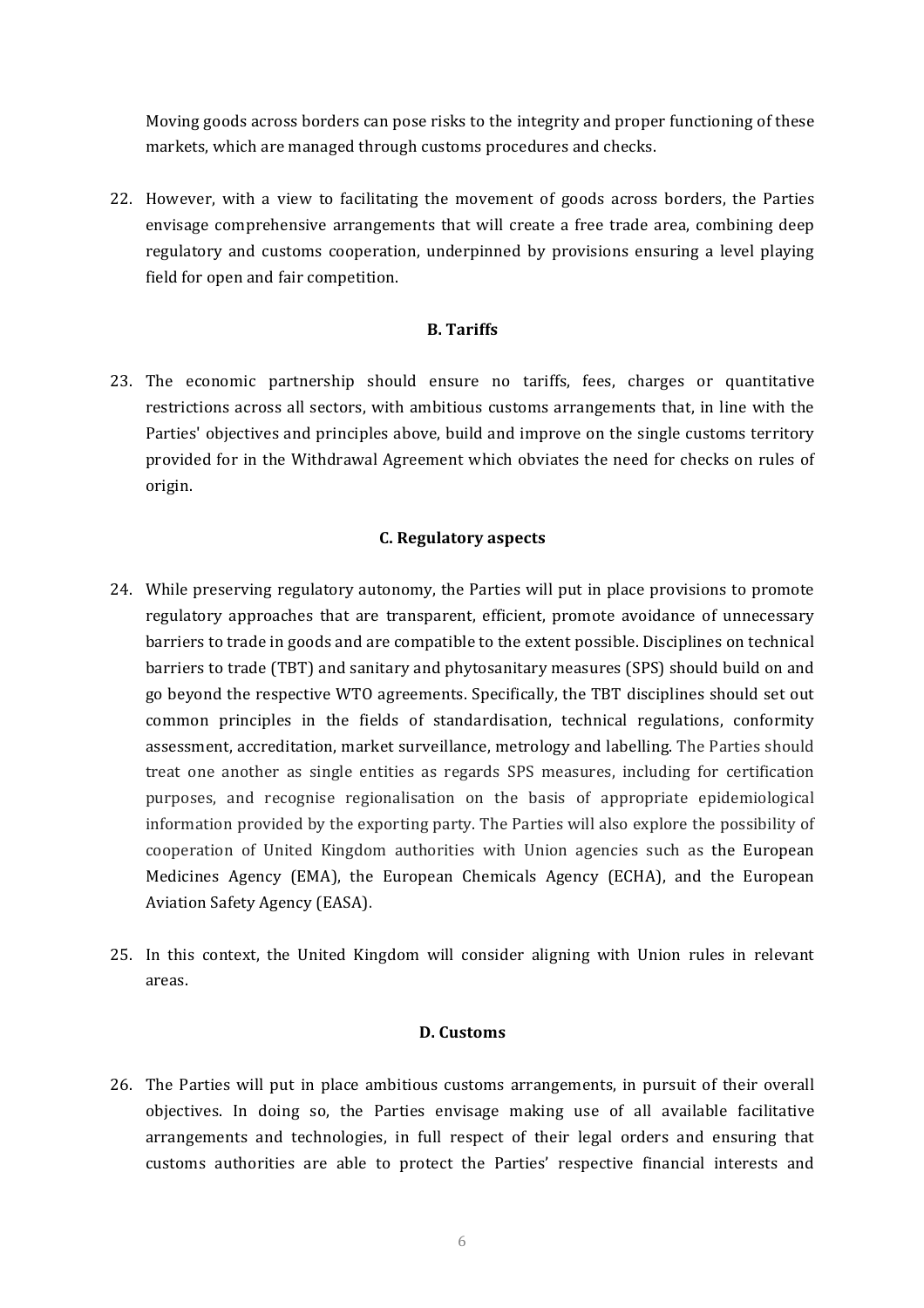enforce public policies. To this end, they intend to consider mutual recognition of trusted traders' programmes, administrative cooperation in customs matters and mutual assistance, including for the recovery of claims related to taxes and duties, and through the exchange of information to combat customs fraud and other illegal activity.

27. Such facilitative arrangements and technologies will also be considered in developing any alternative arrangements for ensuring the absence of a hard border on the island of Ireland on a permanent footing.

#### **E.** Implications for checks and controls

28. The Parties envisage that the extent of the United Kingdom's commitments on customs and regulatory cooperation, including with regard to alignment of rules, would be taken into account in the application of related checks and controls, considering this as a factor in reducing risk. This, combined with the use of all available facilitative arrangements as described above, can lead to a spectrum of different outcomes for administrative processes as well as checks and controls, and note in this context their wish to be as ambitious as possible, while respecting the integrity of their respective markets and legal orders.

#### **III. SERVICES AND INVESTMENT**

## **A. Objectives and principles**

- 29. The Parties should conclude ambitious, comprehensive and balanced arrangements on trade in services and investment in services and non-services sectors, respecting each Party's right to regulate. The Parties should aim to deliver a level of liberalisation in trade in services well beyond the Parties' World Trade Organization (WTO) commitments and building on recent Union Free Trade Agreements (FTAs).
- 30. In line with Article V of the General Agreement on Trade in Services, the Parties should aim at substantial sectoral coverage, covering all modes of supply and providing for the absence of substantially all discrimination in the covered sectors, with exceptions and limitations as appropriate. The arrangements should therefore cover sectors including professional and business services, telecommunications services, courier and postal services, distribution services, environmental services, financial services, transport services and other services of mutual interest.

#### **B. Market access and non-discrimination**

31. The arrangements should include provisions on market access and national treatment under host state rules for the Parties' service providers and investors, as well as address performance requirements imposed on investors. This would ensure that the Parties'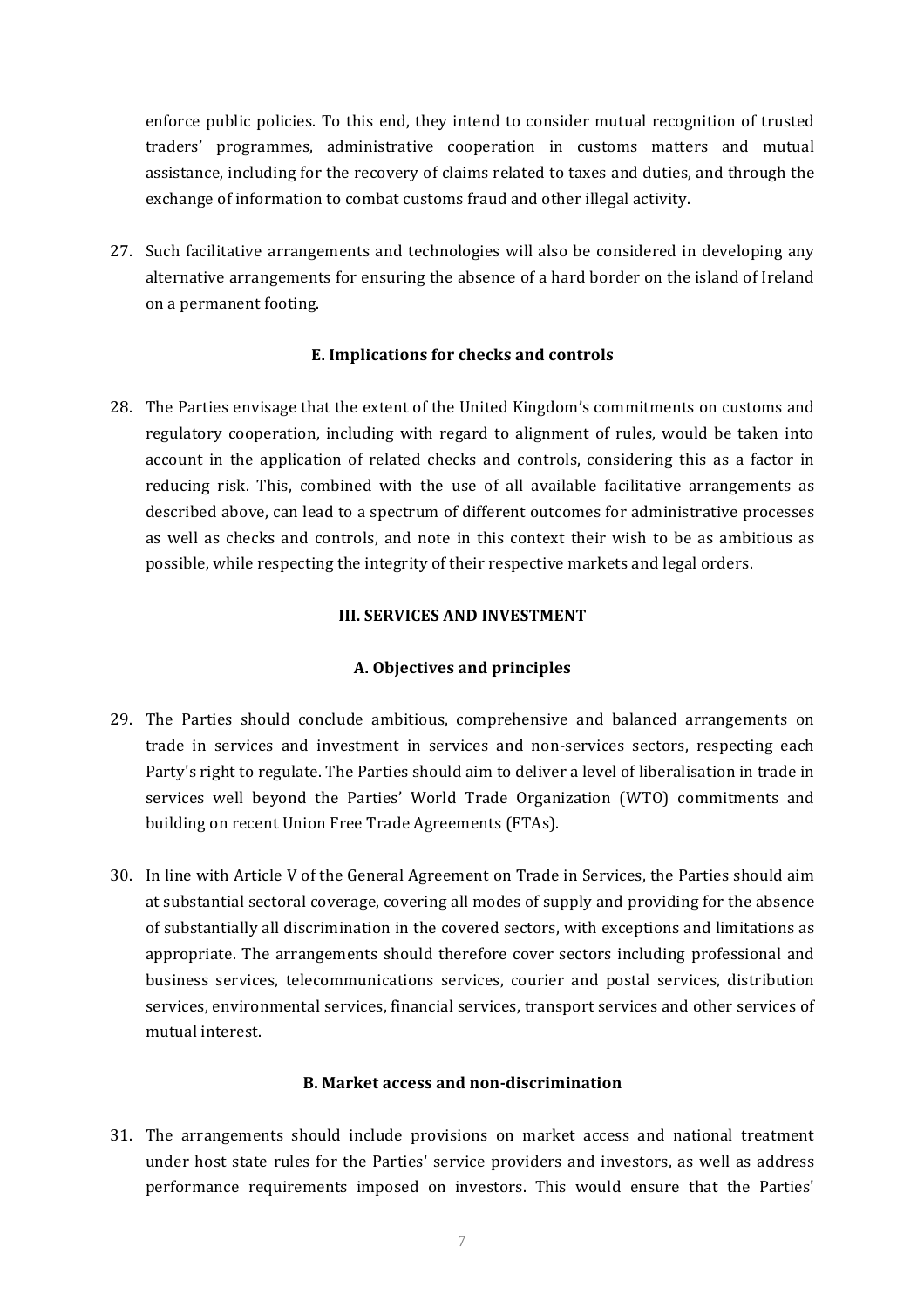services providers and investors are treated in a non-discriminatory manner, including with regard to establishment.

32. The arrangements should allow for the temporary entry and stay of natural persons for business purposes in defined areas.

## **C. Regulatory aspects**

- 33. While preserving regulatory autonomy, the arrangements should include provisions to promote regulatory approaches that are transparent, efficient, compatible to the extent possible, and which promote avoidance of unnecessary regulatory requirements.
- 34. In this context, the Parties should agree disciplines on domestic regulation. These should include horizontal provisions such as on licensing procedures, and specific regulatory provisions in sectors of mutual interest such as telecommunication services, financial services, delivery services, and international maritime transport services. There should also be provisions on the development and adoption of domestic regulation that reflect good regulatory practices.
- 35. In this context, the Parties should establish a framework for voluntary regulatory cooperation in areas of mutual interest, including exchange of information and sharing of best practice.
- 36. The Parties should also develop appropriate arrangements on those professional qualifications which are necessary to the pursuit of regulated professions, where in the Parties' mutual interest.

## **IV. FINANCIAL SERVICES**

- 37. The Parties are committed to preserving financial stability, market integrity, investor and consumer protection and fair competition, while respecting the Parties' regulatory and decision-making autonomy, and their ability to take equivalence decisions in their own interest. This is without prejudice to the Parties' ability to adopt or maintain any measure where necessary for prudential reasons. The Parties agree to engage in close cooperation on regulatory and supervisory matters in international bodies.
- 38. Noting that both Parties will have equivalence frameworks in place that allow them to declare a third country's regulatory and supervisory regimes equivalent for relevant purposes, the Parties should start assessing equivalence with respect to each other under these frameworks as soon as possible after the United Kingdom's withdrawal from the Union, endeavouring to conclude these assessments before the end of June 2020. The Parties will keep their respective equivalence frameworks under review.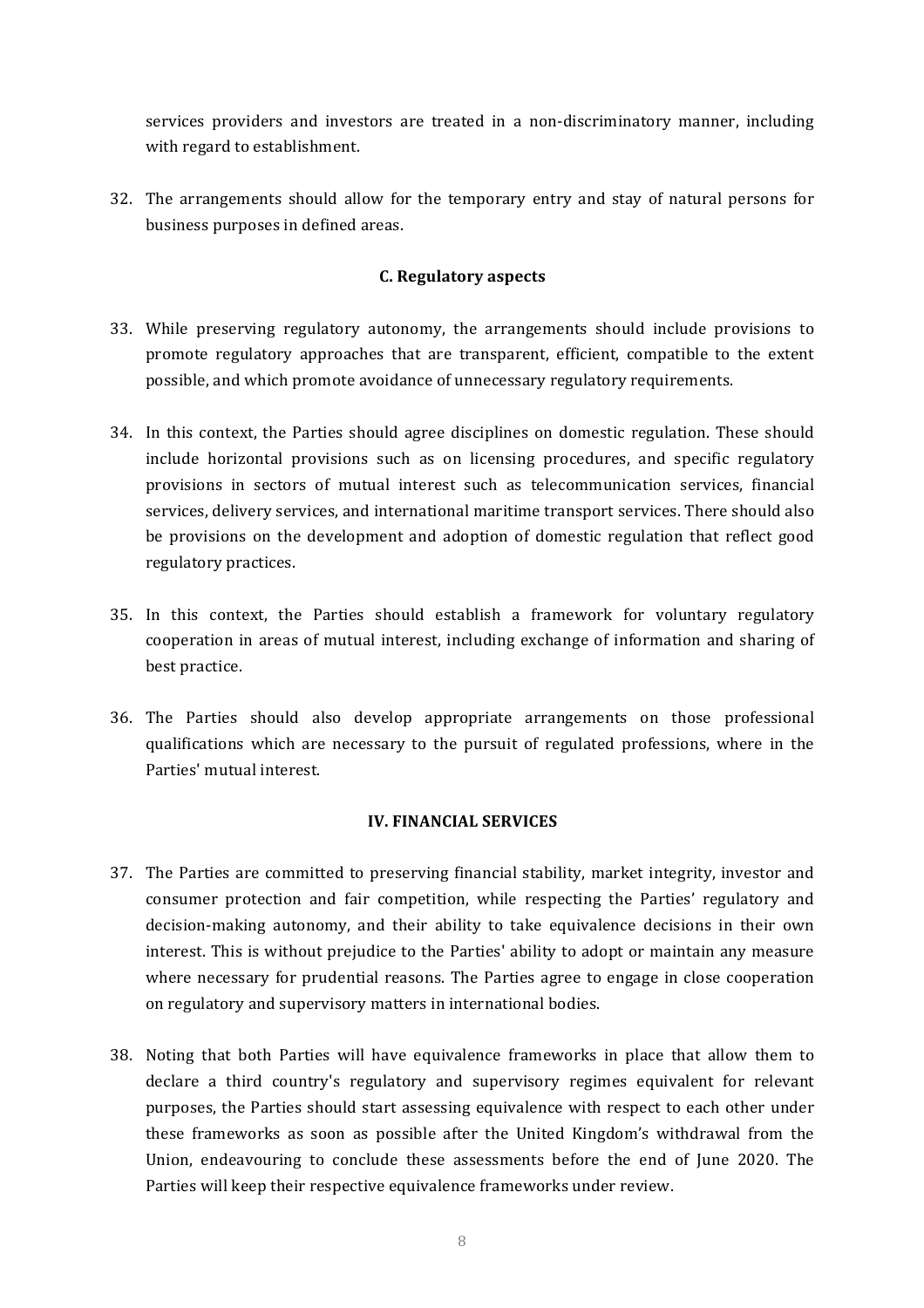39. The Parties agree that close and structured cooperation on regulatory and supervisory matters is in their mutual interest. This cooperation should be grounded in the economic partnership and based on the principles of regulatory autonomy, transparency and stability. It should include transparency and appropriate consultation in the process of adoption, suspension and withdrawal of equivalence decisions, information exchange and consultation on regulatory initiatives and other issues of mutual interest, at both political and technical levels.

#### **V. DIGITAL**

- 40. In the context of the increasing digitalisation of trade covering both services and goods, the Parties should establish provisions to facilitate electronic commerce, address unjustified barriers to trade by electronic means, and ensure an open, secure and trustworthy online environment for businesses and consumers, such as on electronic trust and authentication services or on not requiring prior authorisation solely on the grounds that the service is provided by electronic means. These provisions should also facilitate cross-border data flows and address unjustified data localisation requirements, noting that this facilitation will not affect the Parties' personal data protection rules.
- 41. The Parties should provide, through sectoral provisions in telecommunication services, for fair and equal access to public telecommunication networks and services to each other's services suppliers and address anticompetitive practices.
- 42. The Parties should work together though multilateral and multi-stakeholder fora, and establish a dialogue to exchange information, experience and best practice relating to emerging technologies.

#### **VI. CAPITAL MOVEMENTS AND PAYMENTS**

43. The Parties should include provisions to enable free movement of capital and payments related to transactions liberalised under the economic partnership, subject to relevant exceptions.

#### **VII. INTELLECTUAL PROPERTY**

- 44. The Parties should provide for the protection and enforcement of intellectual property rights to stimulate innovation, creativity and economic activity, going beyond the standards of the WTO Agreement on Trade-Related Aspects of Intellectual Property Rights and the World Intellectual Property Organisation conventions where relevant.
- 45. This should preserve the Parties' current high levels of protection, *inter alia*, of certain rights under copyright law, such as the *sui generis* right on databases and the artists' resale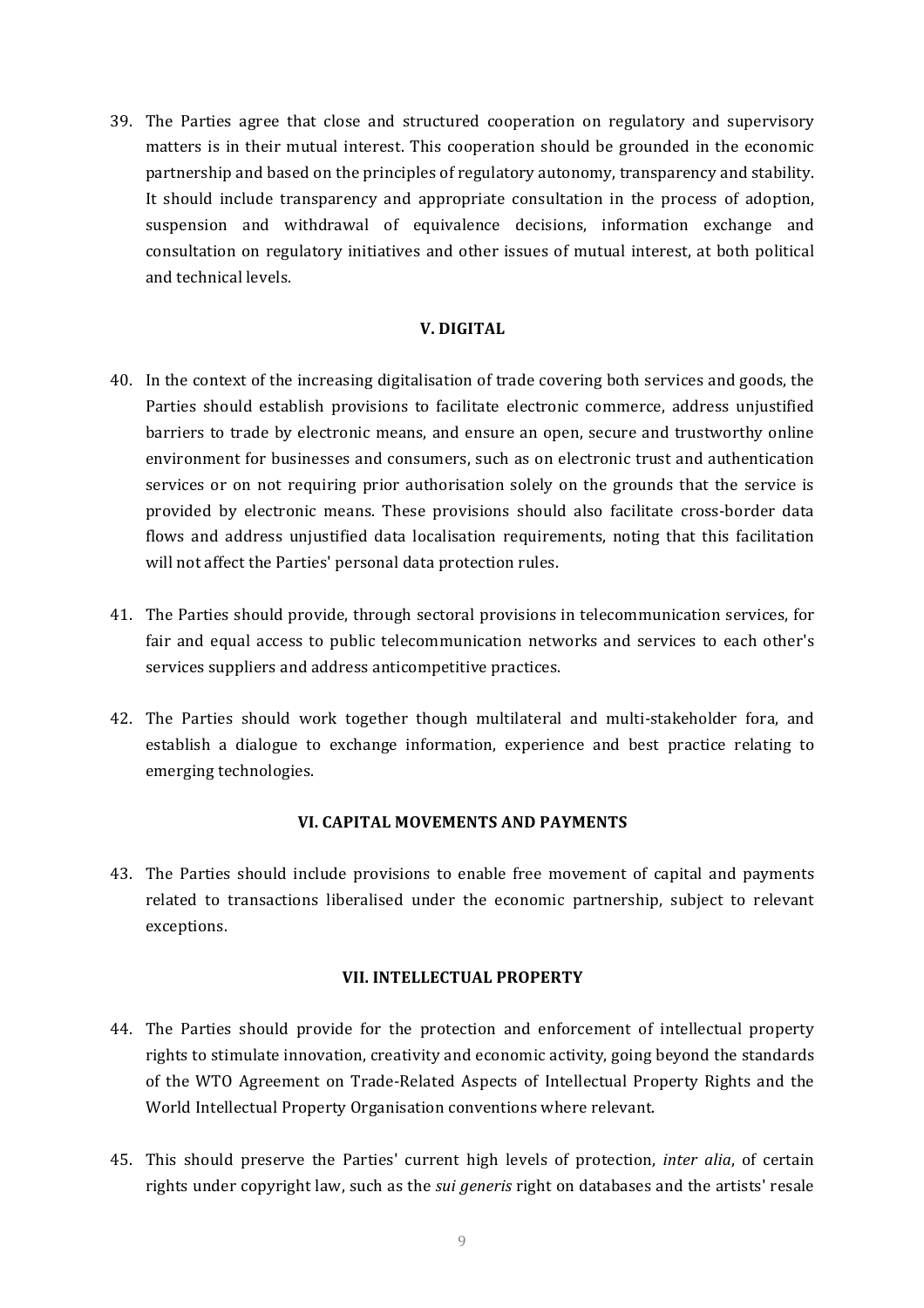right. Noting the protection afforded to existing geographical indications in the Withdrawal Agreement, the Parties should seek to put in place arrangements to provide appropriate protection for their geographical indications.

- 46. The Parties should maintain the freedom to establish their own regimes for the exhaustion of intellectual property rights.
- 47. The Parties should establish a mechanism for cooperation and exchange of information on intellectual property issues of mutual interest, such as respective approaches and processes regarding trademarks, designs and patents.

## **VIII. PUBLIC PROCUREMENT**

- 48. Noting the United Kingdom's intention to accede to the WTO Government Procurement Agreement (GPA), the Parties should provide for mutual opportunities in the Parties' respective public procurement markets beyond their commitments under the GPA in areas of mutual interest, without prejudice to their domestic rules to protect their essential security interests.
- 49. The Parties should also commit to standards based on those of the GPA ensuring transparency of market opportunities, public procurement rules, procedures and practices. Building on these standards, the Parties should address the risk of arbitrary behaviour when awarding contracts, and make available remedies and review procedures, including before judicial authorities.

## **IX. MOBILITY**

- 50. Noting that the United Kingdom has decided that the principle of free movement of persons between the Union and the United Kingdom will no longer apply, the Parties should establish mobility arrangements, as set out below.
- 51. The mobility arrangements will be based on non-discrimination between the Union's Member States and full reciprocity.
- 52. In this context, the Parties aim to provide, through their domestic laws, for visa-free travel for short-term visits.
- 53. The Parties agree to consider conditions for entry and stay for purposes such as research, study, training and youth exchanges.
- 54. The Parties also agree to consider addressing social security coordination in the light of future movement of persons.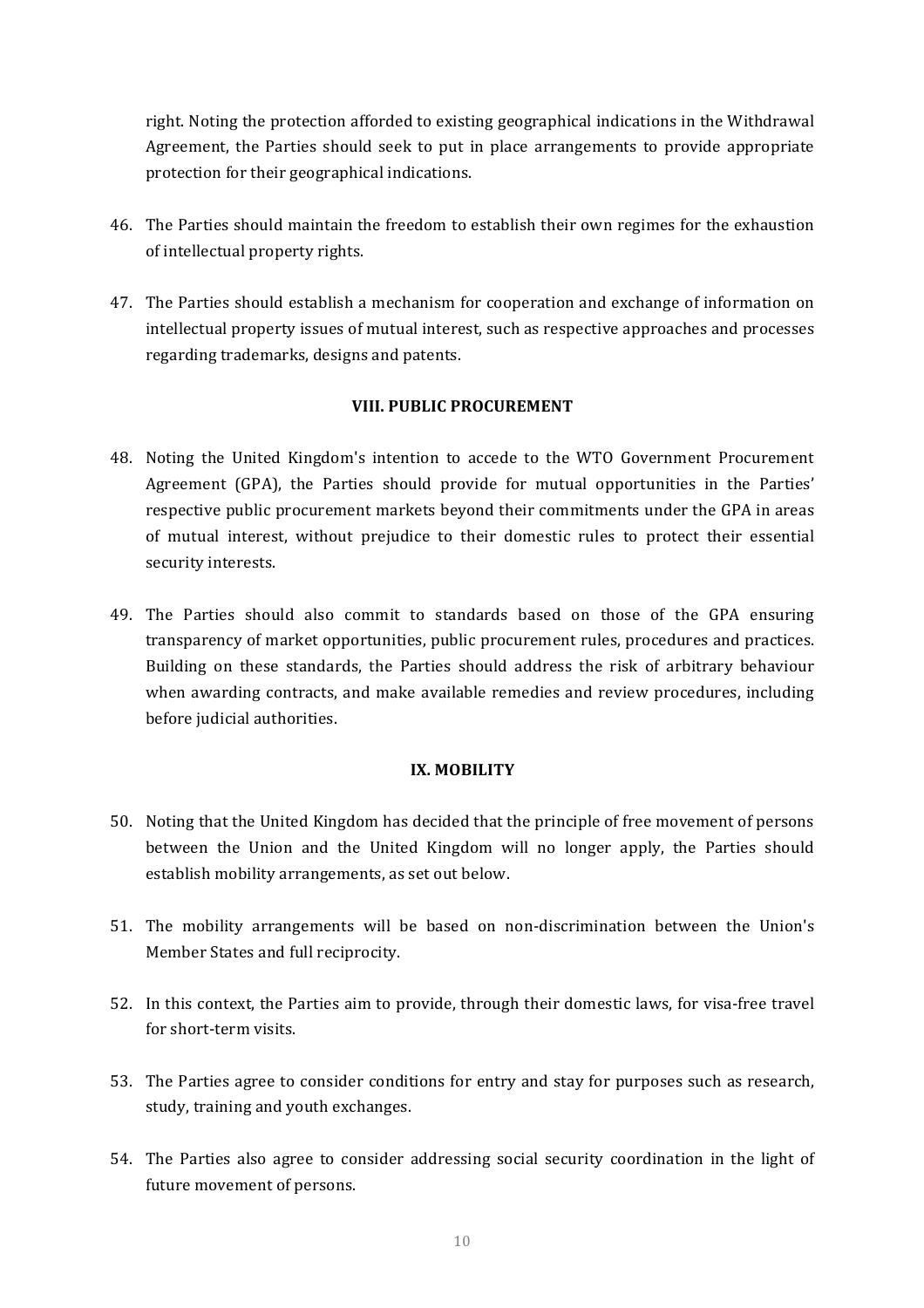- 55. In line with their applicable laws, the Parties will explore the possibility to facilitate the crossing of their respective borders for legitimate travel.
- 56. Any provisions will be without prejudice to the Common Travel Area (CTA) arrangements as they apply between the United Kingdom and Ireland.
- 57. To support mobility, the Parties confirm their commitment to the effective application of the existing international family law instruments to which they are parties. The Union notes the United Kingdom's intention to accede to the 2007 Hague Maintenance Convention to which it is currently bound through its Union membership.
- 58. The Parties will explore options for judicial cooperation in matrimonial, parental responsibility and other related matters.
- 59. These arrangements would be in addition to commitments on temporary entry and stay of natural persons for business purposes in defined areas as referred to in Section III of this Part. Those commitments should not be nullified by the right of either Party to apply their respective laws, regulations and requirements regarding entry, stay and work.

# **X. TRANSPORT**

## **A. Aviation**

- 60. The Parties should ensure passenger and cargo air connectivity through a Comprehensive Air Transport Agreement (CATA). The CATA should cover market access and investment, aviation safety and security, air traffic management, and provisions to ensure open and fair competition, including appropriate and relevant consumer protection requirements and social standards.
- 61. The Parties should make further arrangements to enable cooperation with a view to high standards of aviation safety and security, including through close cooperation between EASA and the United Kingdom's Civil Aviation Authority (CAA).

## **B. Road transport**

62. The Parties should ensure comparable market access for freight and passenger road transport operators, underpinned by appropriate and relevant consumer protection requirements and social standards for international road transport, and obligations deriving from international agreements in the field of road transport to which both the United Kingdom and the Union and/or its Member States are signatories, notably concerning conditions to pursue the occupation of a road transport operator, certain conditions of employment in international road transport, rules of the road, passenger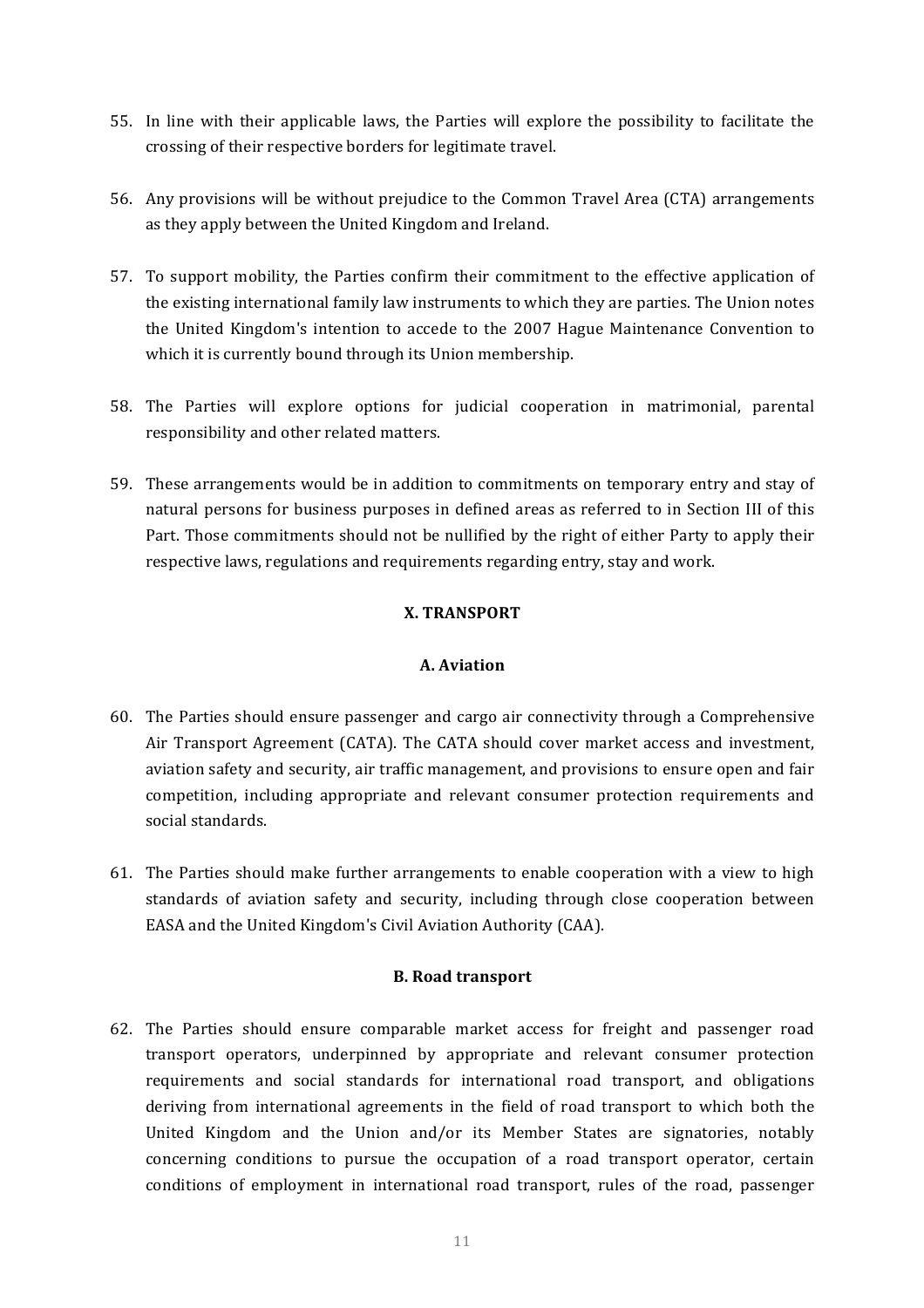carriage by road and carriage of dangerous goods by road. In addition, the Parties should consider complementary arrangements to address travel by private motorists.

# **C. Rail transport**

63. The Parties agree that bilateral arrangements should be established, as appropriate, for cross-border rail services, including to facilitate the continued smooth functioning and operation of rail services, such as the Belfast-Dublin Enterprise Line and services through the Channel Tunnel.

# **D. Maritime transport**

- 64. The Parties note that passenger and cargo connectivity in the maritime transport sector will be underpinned by the international legal framework. The Parties should also make appropriate arrangements on market access for international maritime transport services.
- 65. The future relationship should facilitate cooperation on maritime safety and security, including exchange of information between the European Maritime Safety Agency (EMSA) and the United Kingdom Maritime and Coastguard Agency (MCA), consistent with the United Kingdom's status as a third country.

## **XI. ENERGY**

# **A. Electricity and Gas**

- 66. The Parties should cooperate to support the delivery of cost efficient, clean and secure supplies of electricity and gas, based on competitive markets and non-discriminatory access to networks.
- 67. The Parties should establish a framework to facilitate technical cooperation between electricity and gas networks operators and organisations, such as the European Networks of Transmission System Operators for Electricity and Gas, in the planning and use of energy infrastructure connecting their systems. The framework should also include mechanisms to ensure as far as possible security of supply and efficient trade over interconnectors over different timeframes.

# **B. Civil Nuclear**

68. Recognising the importance of nuclear safety and non-proliferation, the future relationship should include a wide-ranging Nuclear Cooperation Agreement between the European Atomic Energy Community (EURATOM) and the United Kingdom on peaceful uses of nuclear energy, underpinned by commitments to their existing high standards of nuclear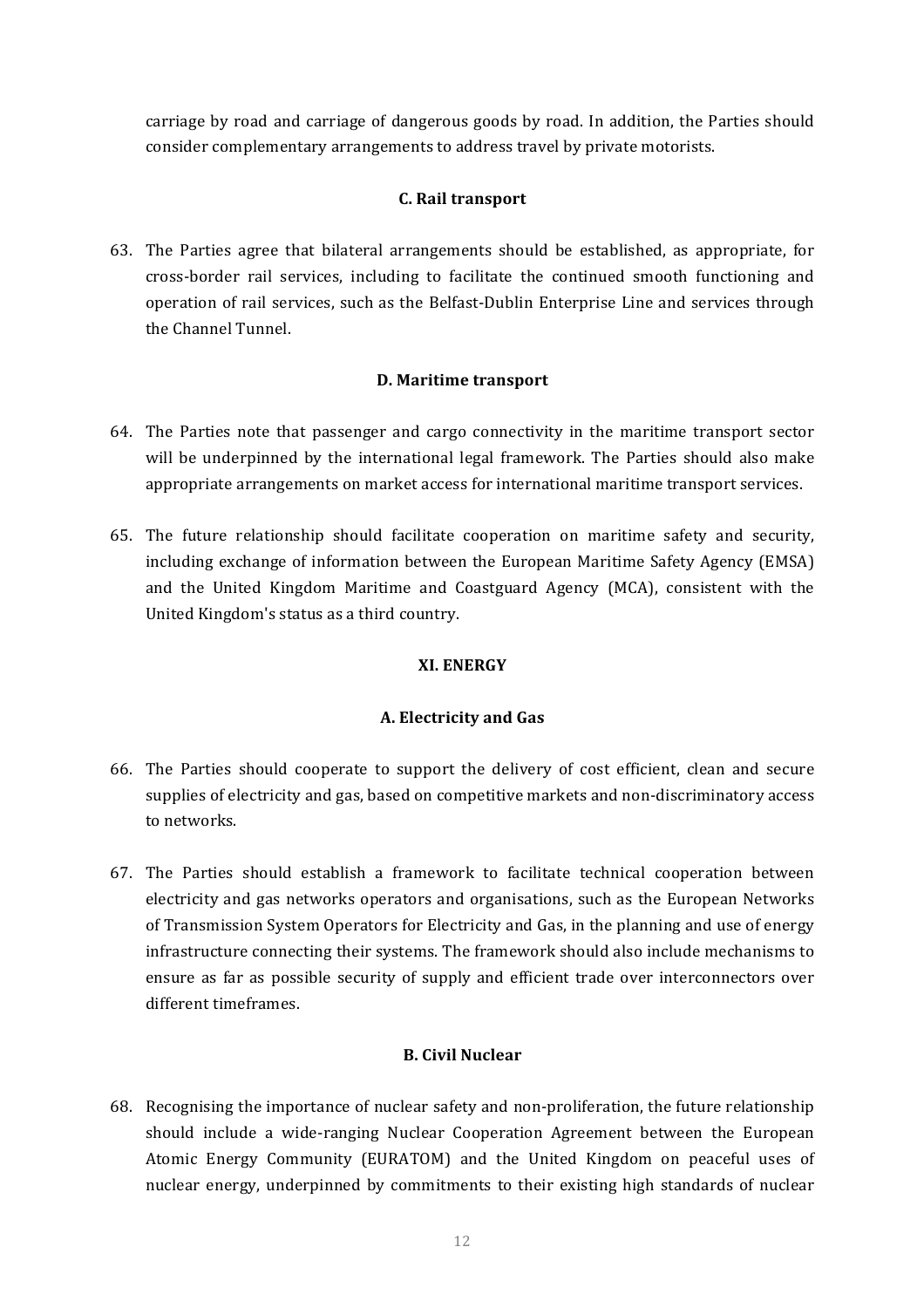safety. The agreement should enable cooperation between EURATOM and the United Kingdom and its national authorities. This should include exchange of information in areas of mutual interest such as safeguards, safety and cooperation with the International Atomic Energy Agency (IAEA). It should facilitate trade in nuclear materials and equipment, and provide for the participation of the United Kingdom as a third country in Union systems for monitoring and exchanging information on levels of radioactivity in the environment, namely the European Community Urgent Radiological Information Exchange and the European Radiological Data Exchange Platform. 

- 69. The Parties note the United Kingdom's intention to be associated with the EURATOM research and training programmes as provided for in Section II of Part I.
- 70. The Parties note that the EURATOM Supply Agency intends to reassess in a timely manner the authorisations and approvals of contracts for the supply of nuclear material between Union and United Kingdom undertakings which it has co-signed.
- 71. The Parties will also cooperate through the exchange of information on the supply of medical radioisotopes.

# **C. Carbon pricing**

72. The Parties should consider cooperation on carbon pricing by linking a United Kingdom national greenhouse gas emissions trading system with the Union's Emissions Trading System.

## **XII. FISHING OPPORTUNITIES**

- 73. The Parties should cooperate bilaterally and internationally to ensure fishing at sustainable levels, promote resource conservation, and foster a clean, healthy and productive marine environment, noting that the United Kingdom will be an independent coastal state.
- 74. While preserving regulatory autonomy, the Parties should cooperate on the development of measures for the conservation, rational management and regulation of fisheries, in a nondiscriminatory manner. They will work closely with other coastal states and in international fora, including to manage shared stocks.
- 75. Within the context of the overall economic partnership the Parties should establish a new fisheries agreement on, *inter alia*, access to waters and quota shares.
- 76. The Parties will use their best endeavours to conclude and ratify their new fisheries agreement by 1 July 2020 in order for it to be in place in time to be used for determining fishing opportunities for the first year after the transition period.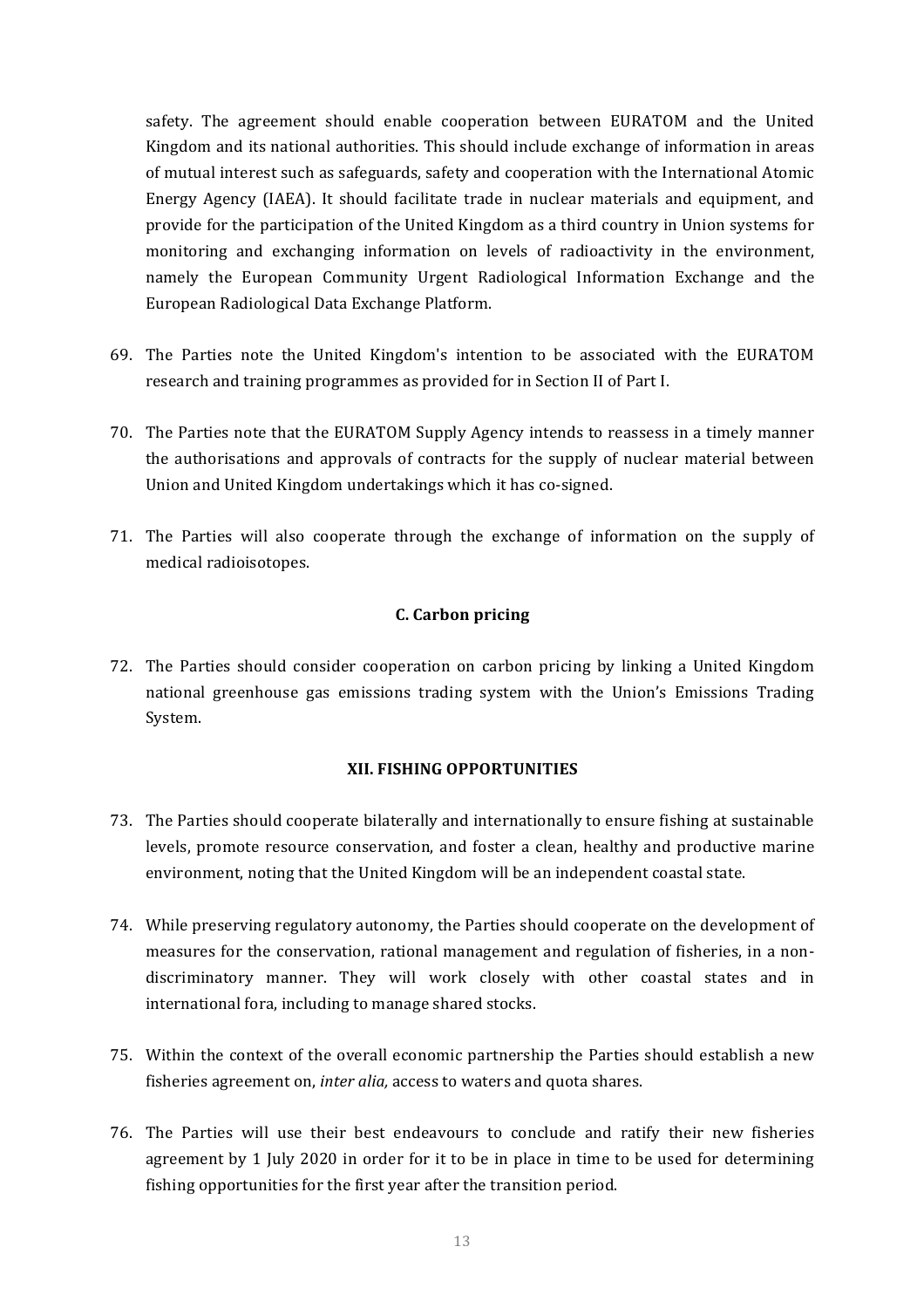#### **XIII. GLOBAL COOPERATION**

- 77. The Parties recognise the importance of global cooperation to address issues of shared economic, environmental and social interest. As such, while preserving their decisionmaking autonomy, the Parties should cooperate in international fora, such as the G7 and the G20, where it is in their mutual interest, including in the areas of:
	- a. climate change;
	- b. sustainable development;
	- c. cross-border pollution;
	- d. public health and consumer protection;
	- e. financial stability; and
	- f. the fight against trade protectionism.
- 78. The future relationship should reaffirm the Parties' commitments to international agreements to tackle climate change, including those which implement the United Nations Framework Conventions on Climate Change, such as the Paris Agreement.

#### **XIV. LEVEL PLAYING FIELD FOR OPEN AND FAIR COMPETITION**

79. The future relationship must ensure open and fair competition. Provisions to ensure this should cover state aid, competition, social and employment standards, environmental standards, climate change, and relevant tax matters, building on the level playing field arrangements provided for in the Withdrawal Agreement and commensurate with the overall economic relationship. The Parties should consider the precise nature of commitments in relevant areas, having regard to the scope and depth of the future relationship. These commitments should combine appropriate and relevant Union and international standards, adequate mechanisms to ensure effective implementation domestically, enforcement and dispute settlement as part of the future relationship.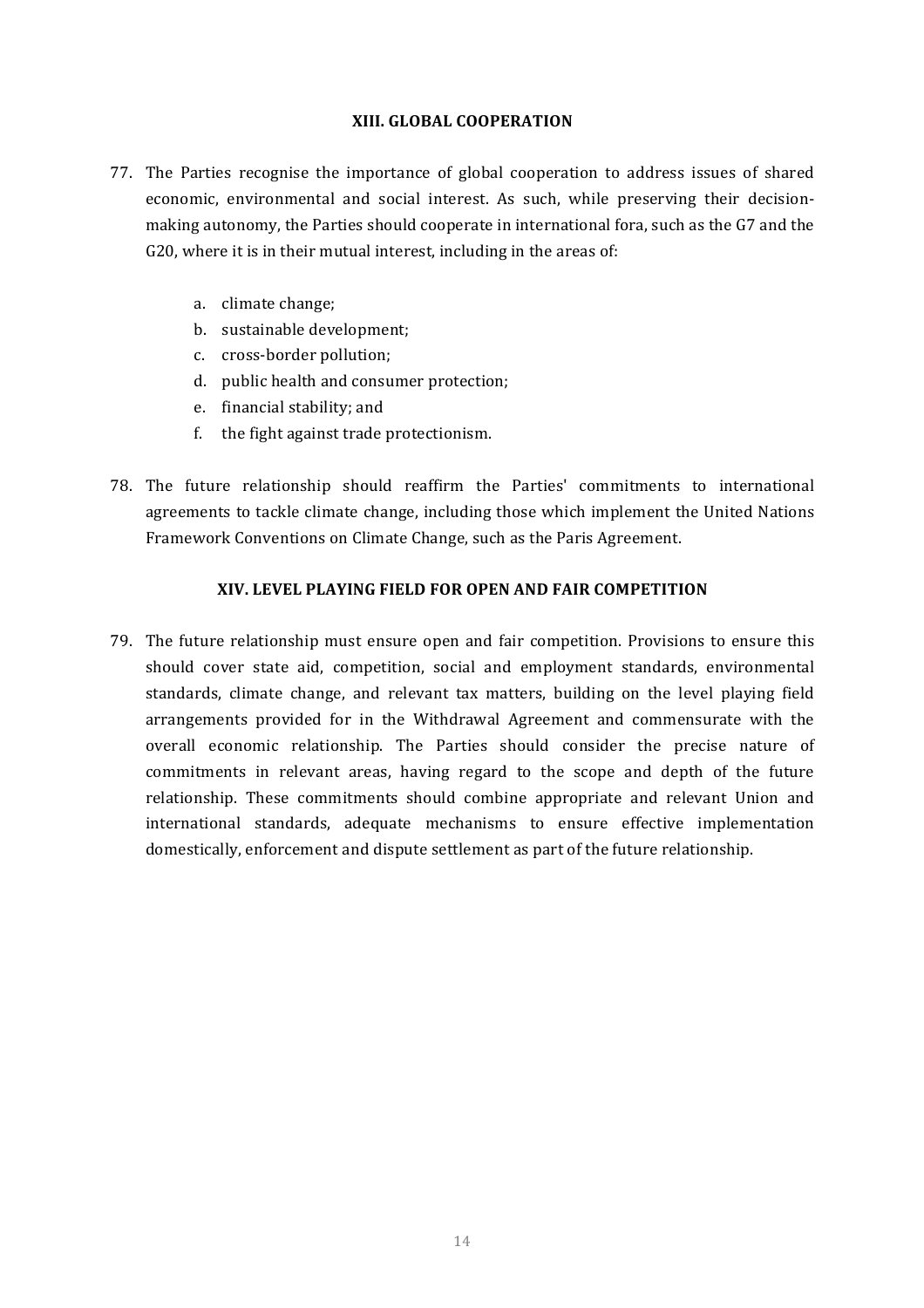#### **PART III: SECURITY PARTNERSHIP**

#### **I. OBJECTIVES AND PRINCIPLES**

- 80. With a view to Europe's security and the safety of their respective citizens, the Parties should establish a broad, comprehensive and balanced security partnership. This partnership will take into account geographic proximity and evolving threats, including serious international crime, terrorism, cyber-attacks, disinformation campaigns, hybridthreats, the erosion of the rules-based international order and the resurgence of statebased threats. The partnership will respect the sovereignty of the United Kingdom and the autonomy of the Union.
- 81. The Parties will promote global security, prosperity and effective multilateralism, underpinned by their shared principles, values and interests. The security partnership should comprise law enforcement and judicial cooperation in criminal matters, foreign policy, security and defence, as well as thematic cooperation in areas of common interest.

#### **II. LAW ENFORCEMENT AND JUDICIAL COOPERATION IN CRIMINAL MATTERS**

- 82. The future relationship will provide for comprehensive, close, balanced and reciprocal law enforcement and judicial cooperation in criminal matters, with the view to delivering strong operational capabilities for the purposes of the prevention, investigation, detection and prosecution of criminal offences, taking into account the geographic proximity, shared and evolving threats the Parties face, the mutual benefits to the safety and security of their citizens, and the fact that the United Kingdom will be a non-Schengen third country that does not provide for the free movement of persons.
- 83. The Parties agree that the scale and scope of future arrangements should achieve an appropriate balance between rights and obligations – the closer and deeper the partnership the stronger the accompanying obligations. It should reflect the commitments the United Kingdom is willing to make that respect the integrity of the Union's legal order, such as with regard to alignment of rules and the mechanisms for disputes and enforcement including the role of the Court of Justice of the European Union (CJEU) in the interpretation of Union law. It should also be underpinned by long-standing commitments to the fundamental rights of individuals, including continued adherence and giving effect to the ECHR, and adequate protection of personal data, which are both essential prerequisites for enabling the cooperation envisaged by the Parties, and to the transnational *ne bis in idem* principle and procedural rights. It should also reflect the Union's and its Member States' commitment to the Charter of Fundamental Rights of the European Union.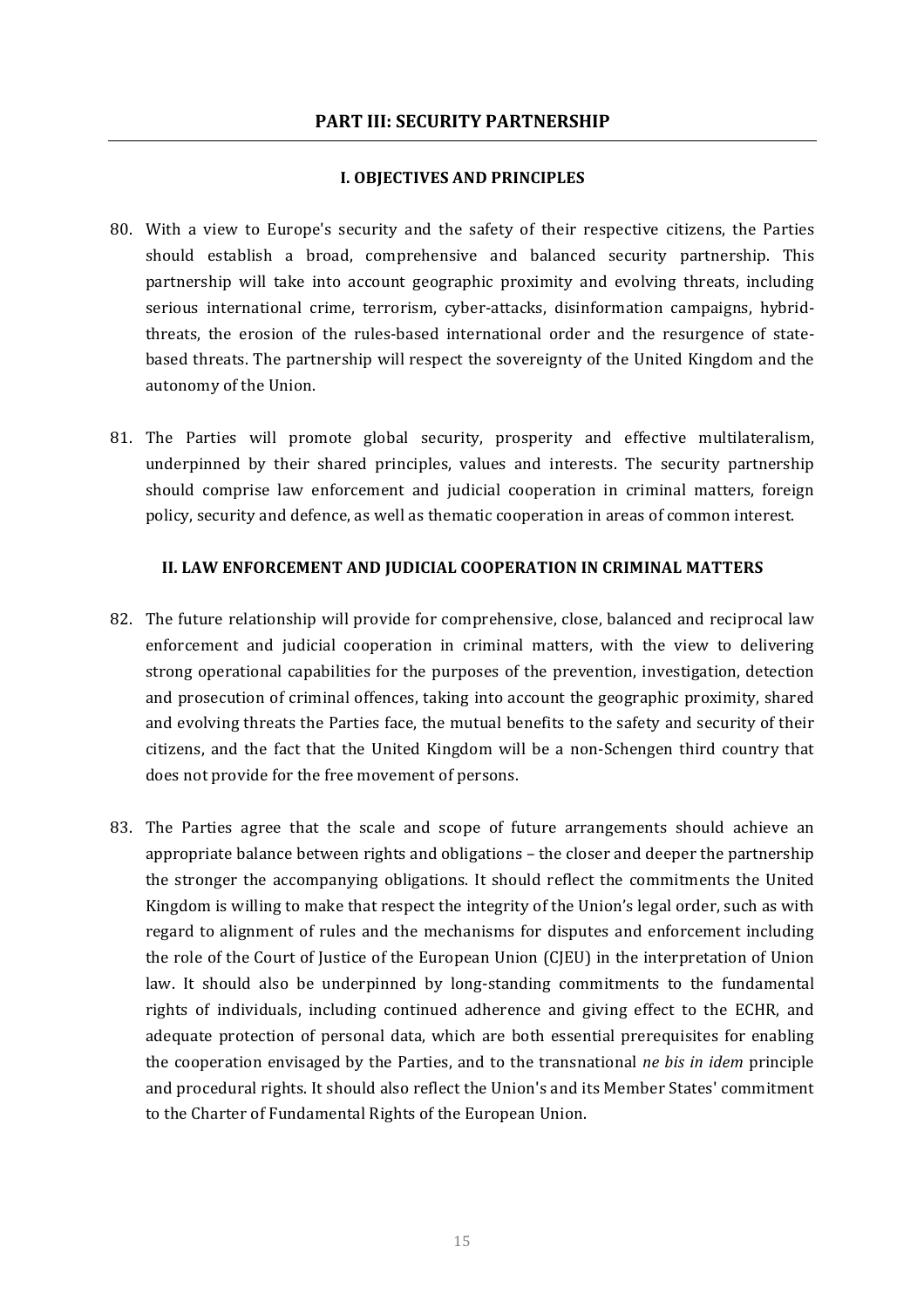84. Noting these commitments, the future relationship should cover arrangements across three areas of cooperation: data exchange; operational cooperation between law enforcement authorities and judicial cooperation in criminal matters; and anti-money laundering and counter terrorism financing.

## **A. Data exchange**

- 85. Recognising that effective and swift data sharing and analysis is vital for modern law enforcement, the Parties agree to put in place arrangements that reflect this, in order to respond to evolving threats, disrupt terrorism and serious criminality, facilitate investigations and prosecutions, and ensure the security of the public.
- 86. The Parties should establish reciprocal arrangements for timely, effective and efficient exchanges of Passenger Name Record (PNR) data and the results of processing such data stored in respective national PNR processing systems, and of DNA, fingerprints and vehicle registration data (Prüm).
- 87. The Parties should consider further arrangements appropriate to the United Kingdom's future status for data exchange, such as exchange of information on wanted or missing persons and objects and of criminal records, with the view to delivering capabilities that, in so far as is technically and legally possible, and considered necessary and in both Parties' interests, approximate those enabled by relevant Union mechanisms.

# **B.** Operational cooperation between law enforcement authorities and judicial **cooperation in criminal matters**

- 88. The Parties recognise the value in facilitating operational cooperation between the United Kingdom's and Member States' law enforcement and judicial authorities, and will therefore work together to identify the terms for the United Kingdom's cooperation via Europol and Eurojust.
- 89. The Parties should establish effective arrangements based on streamlined procedures and time limits enabling the United Kingdom and Member States to surrender suspected and convicted persons efficiently and expeditiously, with the possibilities to waive the requirement of double criminality, and to determine the applicability of these arrangements to own nationals and for political offences.
- 90. The Parties should consider further arrangements appropriate to the United Kingdom's future status for practical cooperation between law enforcement authorities, and between judicial authorities in criminal matters, such as joint investigation teams, with the view to delivering capabilities that, in so far as is technically and legally possible, and considered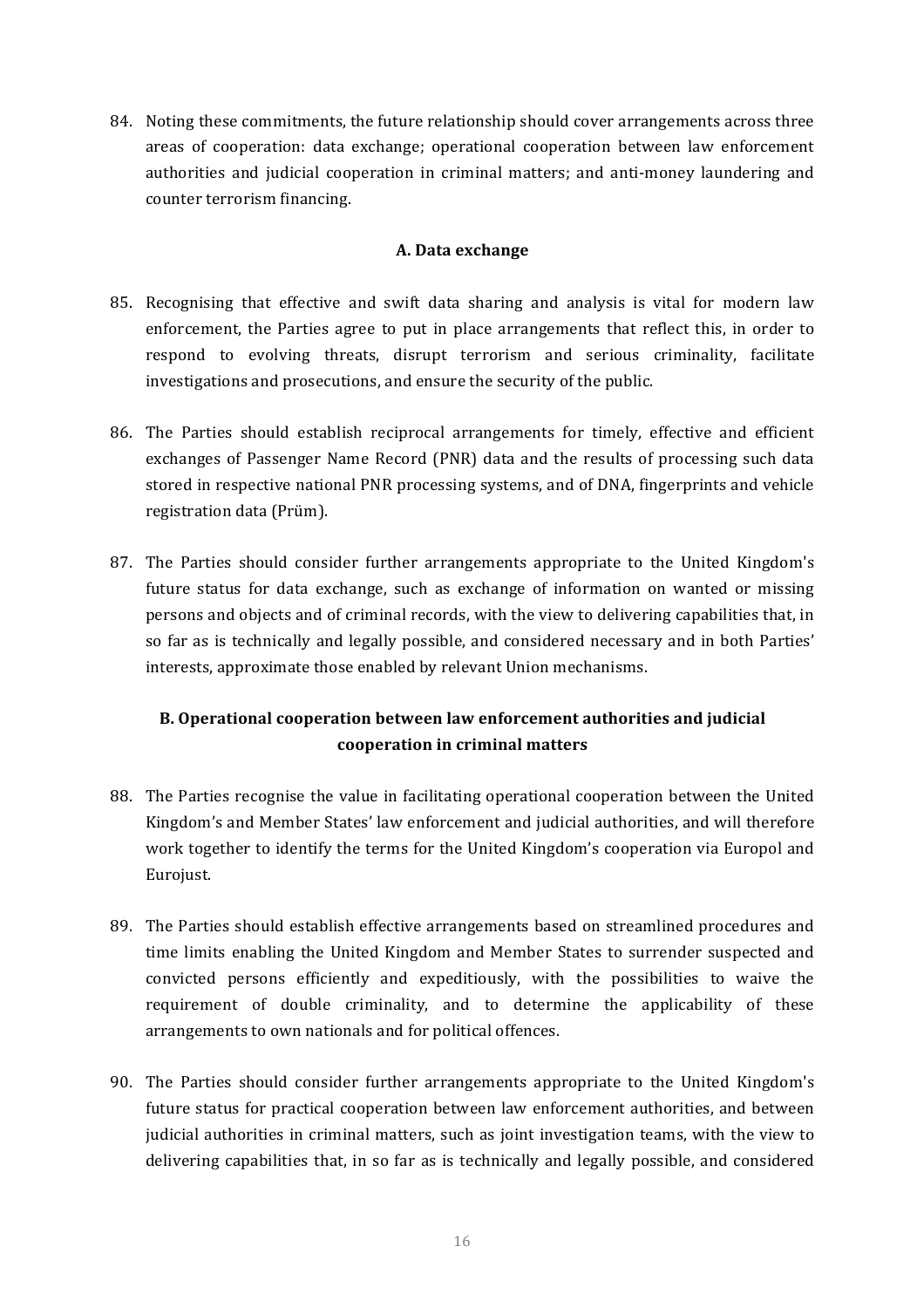necessary and in both Parties' interests, approximate those enabled by relevant Union mechanisms.

## **C. Anti-money laundering and counter-terrorism financing**

91. The Parties agree to support international efforts to prevent and fight against money laundering and terrorist financing, particularly through compliance with Financial Action Task Force (FATF) standards and associated cooperation. The Parties agree to go beyond the FATF standards with regard to beneficial ownership transparency and ending the anonymity associated with the use of virtual currencies, including through obliging virtual currency exchanges and custodian wallet providers to apply customer due diligence controls.

# **III. FOREIGN POLICY, SECURITY AND DEFENCE**

- 92. The Parties support ambitious, close and lasting cooperation on external action to protect citizens from external threats, including new emerging threats, prevent conflicts, strengthen international peace and security, including through the United Nations and NATO, and address the root causes of global challenges such as terrorism or illegal migration. They will champion a rules-based international order and project their common values worldwide.
- 93. The Parties will promote sustainable development and the eradication of poverty. In this regard, they will continue to support the implementation of the United Nations Sustainable Development Goals and the European Consensus on Development.
- 94. The Parties will shape and pursue their foreign policies according to their respective strategic and security interests, and their respective legal orders. When and where these interests are shared, the Parties should cooperate closely at the bilateral level and within international organisations. The Parties should design flexible and scalable cooperation that would ensure that the United Kingdom can combine efforts with the Union to the greatest effect, including in times of crisis or when serious incidents occur.
- 95. To this end, the future relationship should provide for appropriate dialogue, consultation, coordination, exchange of information and cooperation mechanisms. It should also allow for secondment of experts where appropriate and in the Parties' mutual interest.

# **A. Consultation and cooperation**

96. The Parties should establish structured consultation and regular thematic dialogues identifying areas and activities where close cooperation could contribute to the attainment of common objectives.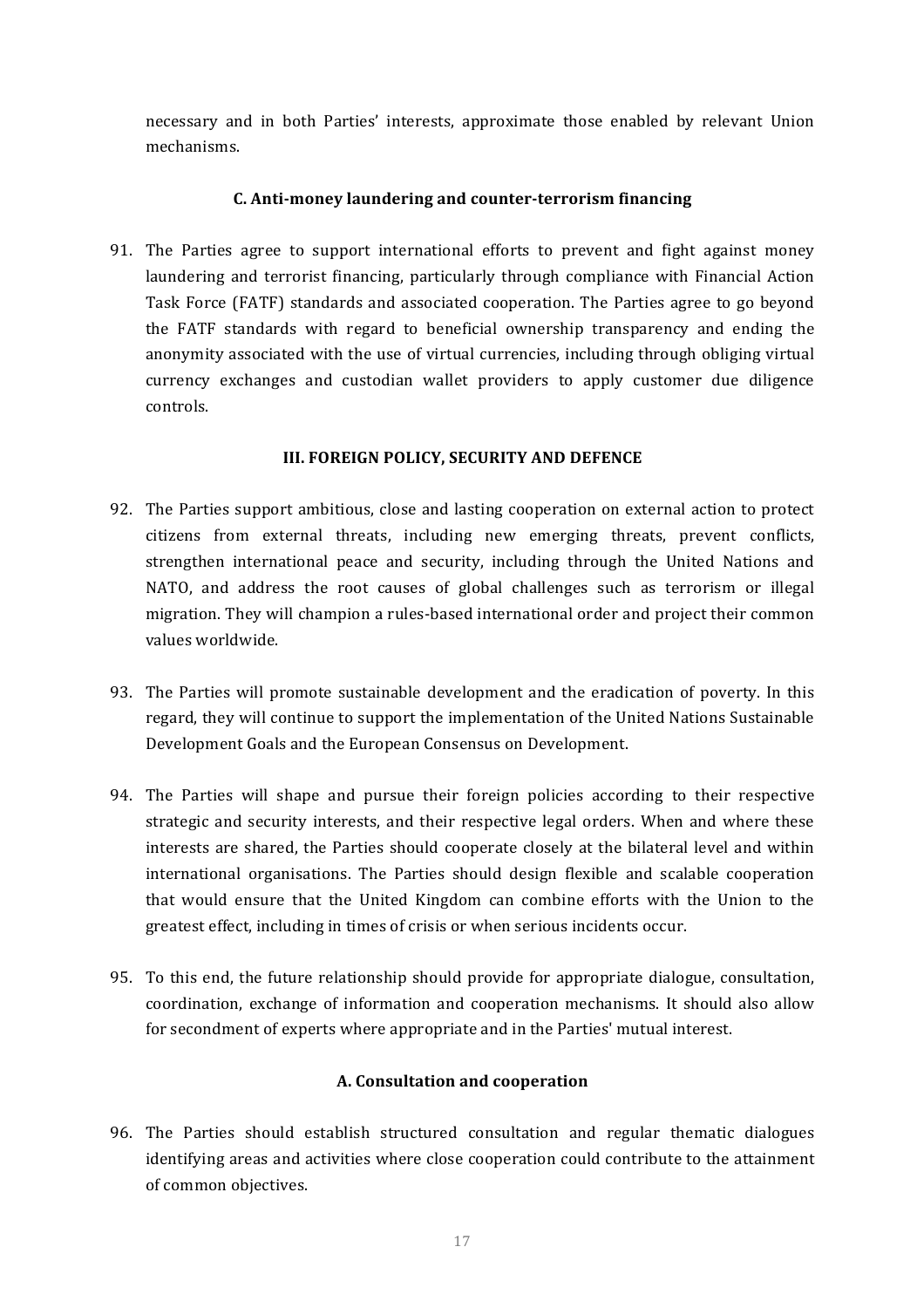- 97. In this regard, the Political Dialogue on Common Foreign and Security Policy (CFSP) and Common Security and Defence Policy (CSDP) as well as sectoral dialogues would enable flexible consultation between the Parties at different levels (ministerial, senior official, working). The High Representative may, where appropriate, invite the United Kingdom to informal Ministerial meetings of the Member States of the Union.
- 98. The Parties should seek to cooperate closely in third countries, including on security, consular provision and protection, and development projects, as well as in international organisations and fora, notably in the United Nations. This should allow the Parties, where relevant, to support each other's positions, deliver external action and manage global challenges in a coherent manner, including through agreed statements, demarches and shared positions.

#### **B. Sanctions**

- 99. While pursuing independent sanctions policies driven by their respective foreign policies, the Parties recognise sanctions as a multilateral foreign policy tool and the benefits of close consultation and cooperation.
- 100. Consultation on sanctions should include the exchange of information on listings and their justification, development, implementation and enforcement, as well as technical support, and dialogue on future designations and regimes. Where foreign policy objectives that underpin a specific future sanction regime are aligned between the Parties, intensified exchange of information at appropriate stages of the policy cycle of this sanctions regime will take place, with the possibility of adopting sanctions that are mutually reinforcing.

## **C. Operations and missions**

- 101. The Parties welcome close cooperation in Union-led crisis management missions and operations, both civilian and military. The future relationship should therefore enable the United Kingdom to participate on a case by case basis in CSDP missions and operations through a Framework Participation Agreement.
- 102. Where, following early consultation and exchange of information through the Political Dialogue, the United Kingdom indicates its intention to contribute to a planned CSDP mission or operation open to third countries, the Parties should intensify interaction and exchange of information at relevant stages of the planning process and proportionately to the level of United Kingdom's contribution. This would allow the United Kingdom to best tailor its contribution and provide timely expertise.
- 103. As a contributor to a specific CSDP mission or operation, the United Kingdom would participate in the Force Generation conference, Call for Contributions, and the Committee of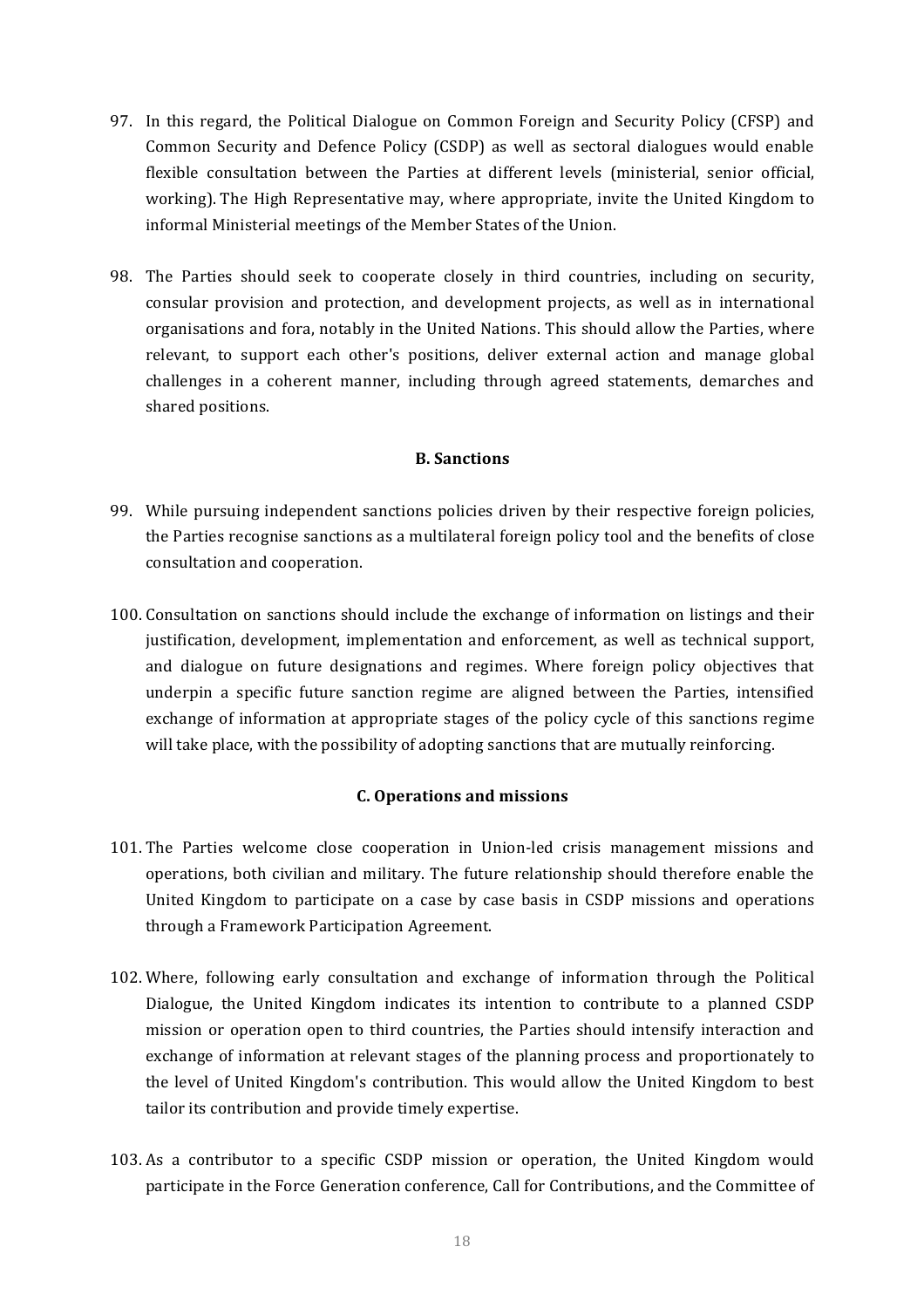Contributors meeting to enable sharing of information about the implementation of the mission or operation. It should also have the possibility, in case of CSDP military operations, to second staff to the designated Operations Headquarters proportionate to the level of its contribution.

# **D. Defence capabilities development**

- 104. The future relationship should benefit from research and industrial cooperation between the Parties' entities in specific European collaborative projects to facilitate interoperability and to promote joint effectiveness of Armed Forces. In this regard, while both Parties should preserve their respective strategic autonomy and freedom of action underpinned by their respective robust domestic defence industrial bases, the Parties agree to enable to the extent possible under the conditions of Union law:
	- a. the United Kingdom's collaboration in relevant existing and future projects of the European Defence Agency (EDA) through an Administrative Arrangement;
	- b. the participation of eligible United Kingdom entities in collaborative defence projects bringing together Union entities supported by the European Defence Fund (EDF); and
	- c. the United Kingdom's collaboration in projects in the framework of Permanent Structured Cooperation (PESCO), where invited to participate on an exceptional basis by the Council of the European Union in PESCO format.

# **E. Intelligence exchanges**

- 105. The Parties should exchange intelligence on a timely and voluntary basis as appropriate, in particular in the field of counter-terrorism, hybrid threats and cyber-threats, and in support of those CSDP missions and operations to which the United Kingdom will be contributing. While the Parties will produce intelligence products autonomously, such intelligence exchange should contribute to a shared understanding of Europe's security environment.
- 106. The future relationship should allow for timely exchanges of intelligence and sensitive information between the relevant Union bodies and the United Kingdom authorities. The European Union Satellite Centre (EUSC) and the United Kingdom should cooperate in the field of space-based imagery.

# **F. Space**

107. The Parties should consider appropriate arrangements for cooperation on space.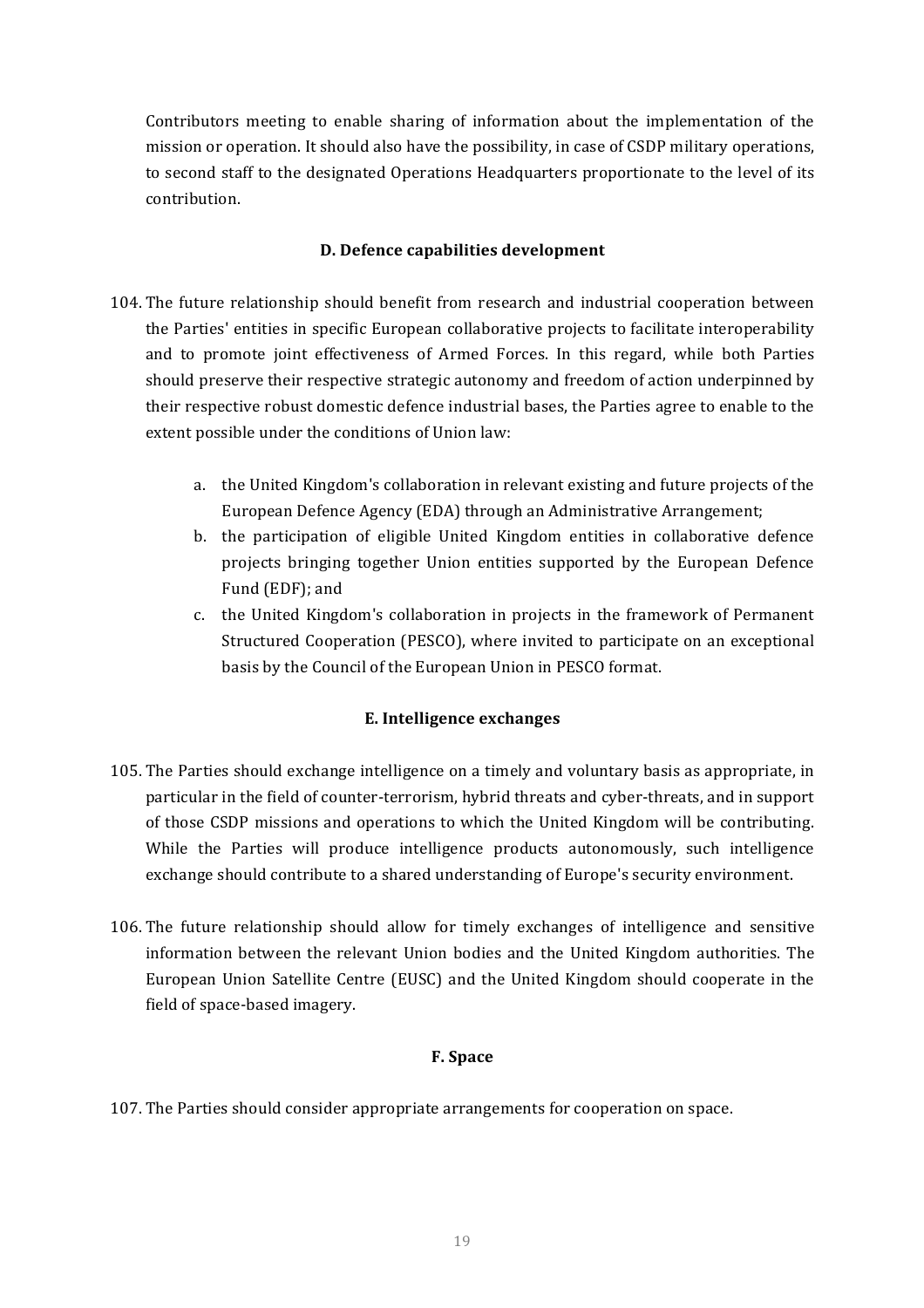#### **G.** Development cooperation

- 108. The Parties should establish a dialogue to enable strategies in the programming and delivery of development that are mutually reinforcing.
- 109. On the basis of their mutual interest, the Parties should consider how the United Kingdom could contribute to the Union's instruments and mechanisms, including coordination with the Union's delegations in third countries.

## **IV. THEMATIC COOPERATION**

## **A. Cyber security**

- 110. The Parties reaffirm their commitment to promote security and stability in cyberspace through increased international cooperation. The Parties agree to exchange information on a voluntary, timely and reciprocal basis, including on cyber-incidents, techniques and origin of the attackers, threat-analysis, and best practices to help protect the United Kingdom and the Union from common threats.
- 111. In particular, the United Kingdom should cooperate closely with the Computer Emergency Response Team  $-$  European Union (CERT-EU) and, subject to the conclusion of an agreement as provided for in Union law, participate in certain activities of the Cooperation Group established under the Union's Directive on Security of Network and Information Systems and of the European Union Agency for Network and Information Security (ENISA).
- 112. The Parties should cooperate to promote effective global practices on cyber security in relevant international hodies.
- 113. The United Kingdom and the Union will establish a cyber dialogue to promote cooperation and identify opportunities for future cooperation as new threats, opportunities and partnerships emerge.

## **B. Civil protection**

114. The Parties should cooperate in the field of civil protection in respect of natural or manmade disasters. This cooperation would be enabled by the United Kingdom's participation in the Union's Civil Protection Mechanism as a Participating State.

## **C. Health security**

115. The Parties should cooperate in matters of health security in line with existing Union arrangements with third countries. The Parties will aim to cooperate in international fora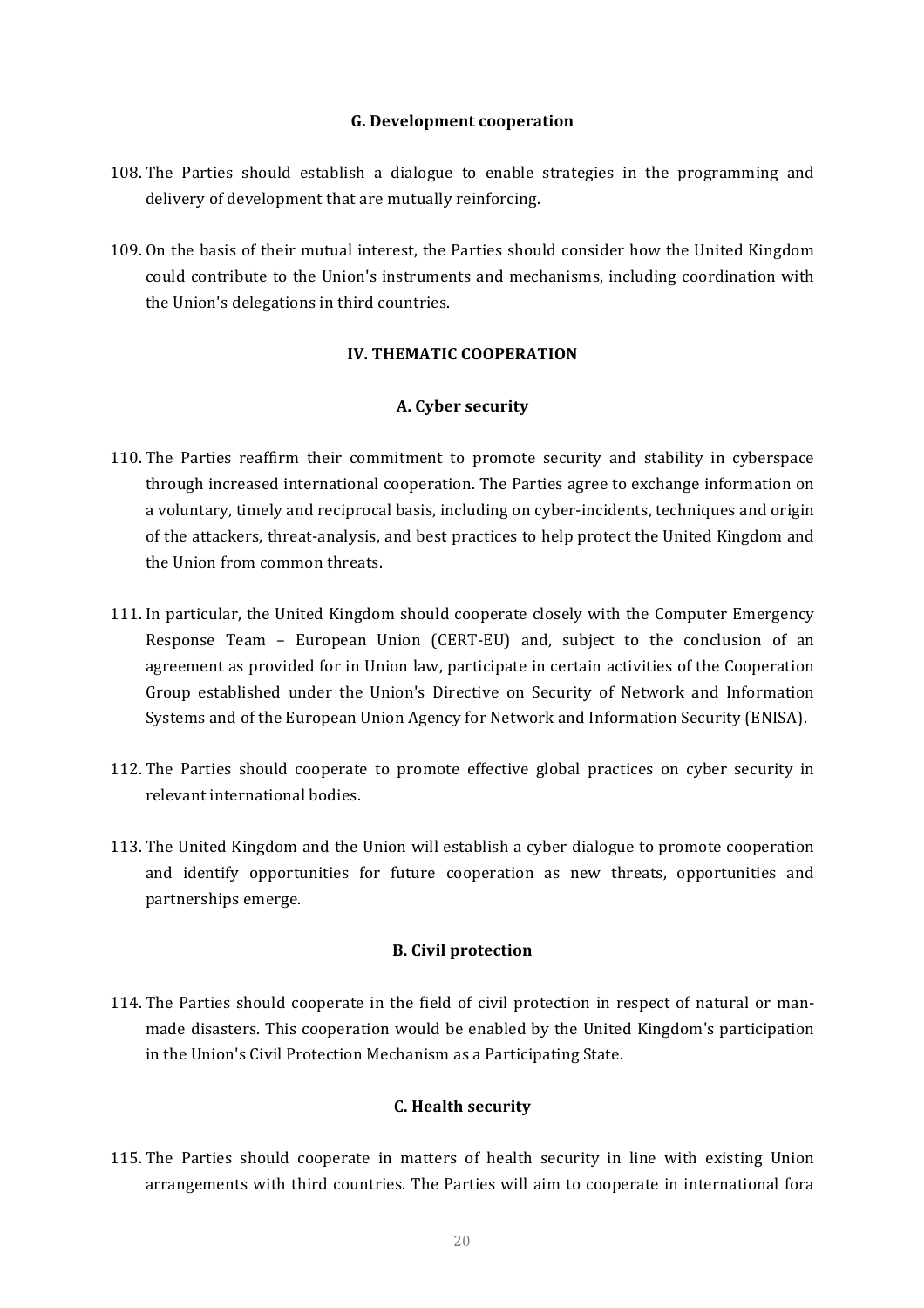on prevention, detection, preparation for and response to established and emerging threats to health security in a consistent manner.

# **D. Illegal migration**

- 116. The Parties will cooperate to tackle illegal migration, including its drivers and its consequences, whilst recognising the need to protect the most vulnerable. This cooperation will cover:
	- a. operational cooperation with Europol to combat organised immigration crime;
	- b. working with the European Border and Coastguard Agency to strengthen the Union's external border; and
	- c. dialogue on shared objectives and cooperation, including in third countries and international fora, to tackle illegal migration upstream.

# **E. Counter-terrorism and countering violent extremism**

- 117. The Parties should cooperate on counter-terrorism, countering violent extremism and emerging threats to advance their common security and shared interests. Recognising the mutual advantage of collective dialogue and operational cooperation, the partnership should support:
	- a. sharing best practice and expertise on key issues and themes;
	- b. cooperating with the appropriate intelligence analysis bodies to ensure effective assessment sharing between the Parties, including on counter-terrorism; and
	- c. a close dialogue on emerging threats and new capabilities.

## **V. CLASSIFIED AND SENSITIVE NON-CLASSIFIED INFORMATION**

- 118. The Parties agree to conclude a Security of Information Agreement, along with Implementing Arrangements, that would provide for reciprocal guarantees for the handling and protection of the Parties' classified information.
- 119. Where necessary, the Parties should set out the terms for the protection of sensitive nonclassified information provided and exchanged between them.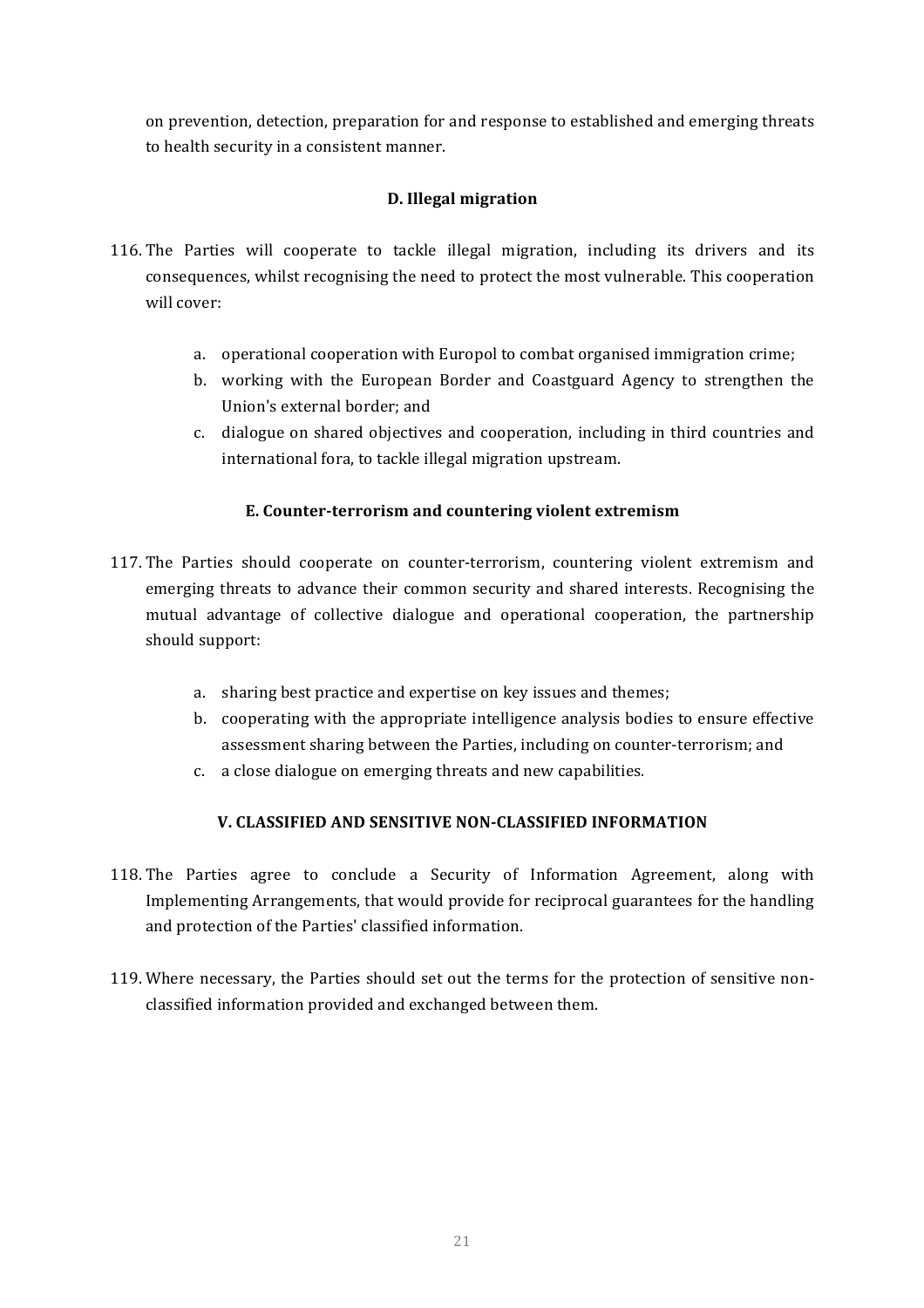## PART IV: INSTITUTIONAL AND OTHER HORIZONTAL ARRANGEMENTS

#### **I. STRUCTURE**

- 120. The future relationship should be based on an overarching institutional framework covering chapters and linked agreements relating to specific areas of cooperation, while recognising that the precise legal form of this future relationship will be determined as part of the formal negotiations. Where appropriate, the Parties may establish specific governance arrangements in individual areas.
- 121. The Parties may also decide that an agreement should sit outside of the overarching institutional framework, and in those cases should provide for appropriate governance arrangements.
- 122. The Parties note that the overarching institutional framework could take the form of an Association Agreement.
- 123. The Parties should provide for the possibility to review the future relationship.

#### **II. GOVERNANCE**

124. In order to ensure the proper functioning of the future relationship, the Parties commit to engage in regular dialogue and to establish robust, efficient and effective arrangements for its management, supervision, implementation, review and development over time, and for the resolution of disputes and enforcement based on the arrangements provided for in the Withdrawal Agreement, in full respect of their own legal orders.

#### **A. Strategic direction and dialogue**

- 125. The future relationship should include dialogue between the Parties at summit, ministerial and technical level, as well as at parliamentary level. The Parties should encourage civil society dialogue.
- 126. In this context, the summit and ministerial level should oversee the future relationship, provide strategic direction and discuss opportunities for cooperation in areas of mutual interest, including on regional and global issues. This would foster a strong relationship between the Parties, support the operation of the agreements, and enable the partnership to evolve in response to changing and unforeseen circumstances.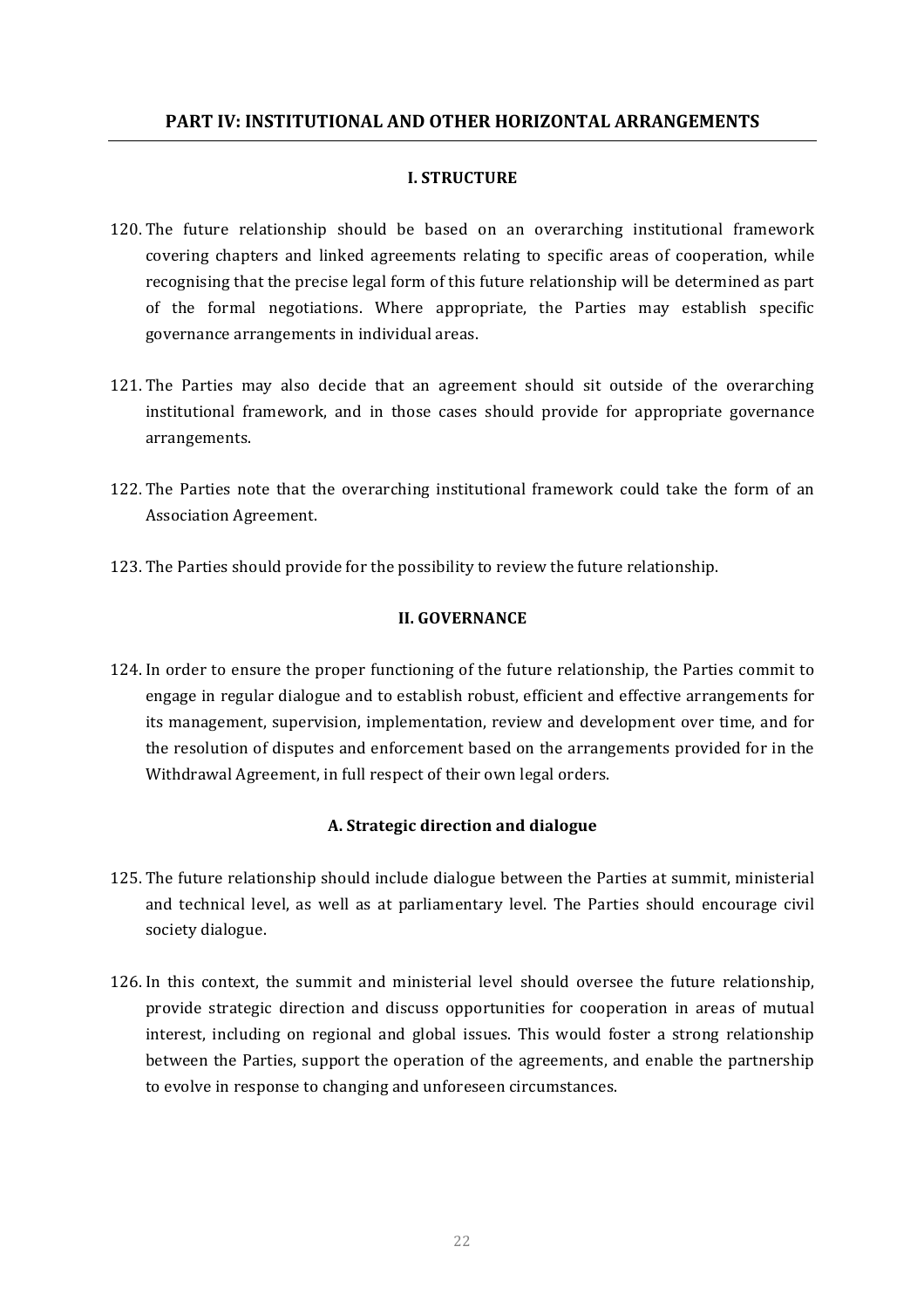- 127. There should also be specific thematic dialogues at ministerial and senior official level, established as part of the economic and security partnerships, which should take place as often as is necessary for the effective operation of the future relationship.
- 128. The Parties support the establishment of a dialogue between the European Parliament and the Parliament of the United Kingdom, where they see fit, in order for the legislatures to share views and expertise on issues related to the future relationship.

## **B. Management, administration and supervision**

- 129. The Parties should establish a Joint Committee responsible for managing and supervising the implementation and operation of the future relationship, facilitating the resolution of disputes as set out below, and making recommendations concerning its evolution.
- 130. The Joint Committee should comprise the Parties' representatives at an appropriate level, establish its own rules of procedures, reach decisions by mutual consent, and meet as often as required to fulfil its tasks. As necessary, it could establish specialised sub-committees to assist it in the performance of its tasks.

# **C. Interpretation**

131. In full respect of the autonomy of the Parties' legal orders, the Union and the United Kingdom will seek to ensure the consistent interpretation and application of the future relationship.

## **D. Dispute settlement**

- 132. The Parties will base the arrangements for dispute settlement and enforcement on those provided for in the Withdrawal Agreement. To that end, the Parties should first make every attempt to resolve any matter concerning the operation of the future relationship through discussion and consultation. If either Party deemed it necessary, it should be able to refer the matter to the Joint Committee for formal resolution.
- 133. Unless otherwise provided, the Joint Committee may agree to refer the dispute to an independent arbitration panel at any time, and either Party should be able to do so where the Ioint Committee has not arrived at a mutually satisfactory resolution within a defined period of time. The decisions of the independent arbitration panel will be binding on the Parties.
- 134. Should a dispute raise a question of interpretation of Union law, which may also be indicated by either Party, the arbitration panel should refer the question to the CJEU as the sole arbiter of Union law, for a binding ruling. The arbitration panel should decide the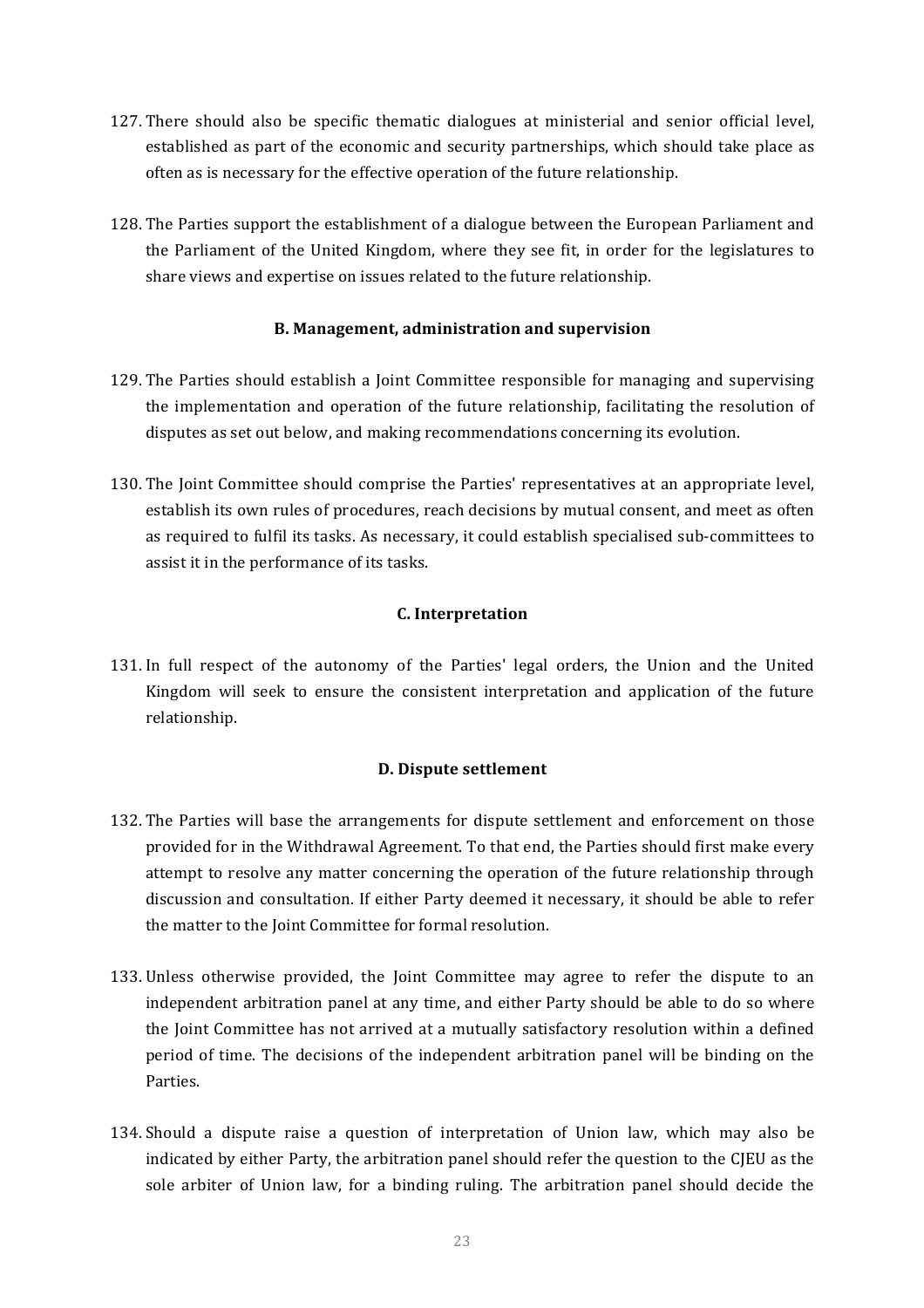dispute in accordance with the ruling given by the C[EU. Where a Party considers that the arbitration panel should have referred a question of interpretation of Union law to the CJEU, it may ask the panel to review and provide reasons for its assessment.

135. Where a Party fails to take measures necessary to comply with the binding resolution of a dispute within a reasonable period of time, the other Party would be entitled to request financial compensation or take proportionate and temporary measures, including suspension of its obligations within the scope of the future relationship. The future relationship will also set out the conditions under which obligations arising from parts of any agreement between the Union and the United Kingdom may be suspended, including as foreseen in Article 178 of the Withdrawal Agreement. Either Party may refer the proportionality of such measures to the independent arbitration panel.

#### **III. EXCEPTIONS AND SAFEGUARDS**

- 136. The future relationship should provide for appropriate exceptions regarding security; national security is the sole responsibility of the Member States of the Union and the United Kingdom respectively.
- 137. The future relationship should address the possibility for a Party to activate temporary safeguard measures that would otherwise be in breach of its commitments in case of circumstances of significant economic, societal or environmental difficulties. This should be subject to strict conditions and include the right for the other Party to rebalancing measures. The proportionality of measures taken will be subject to independent arbitration.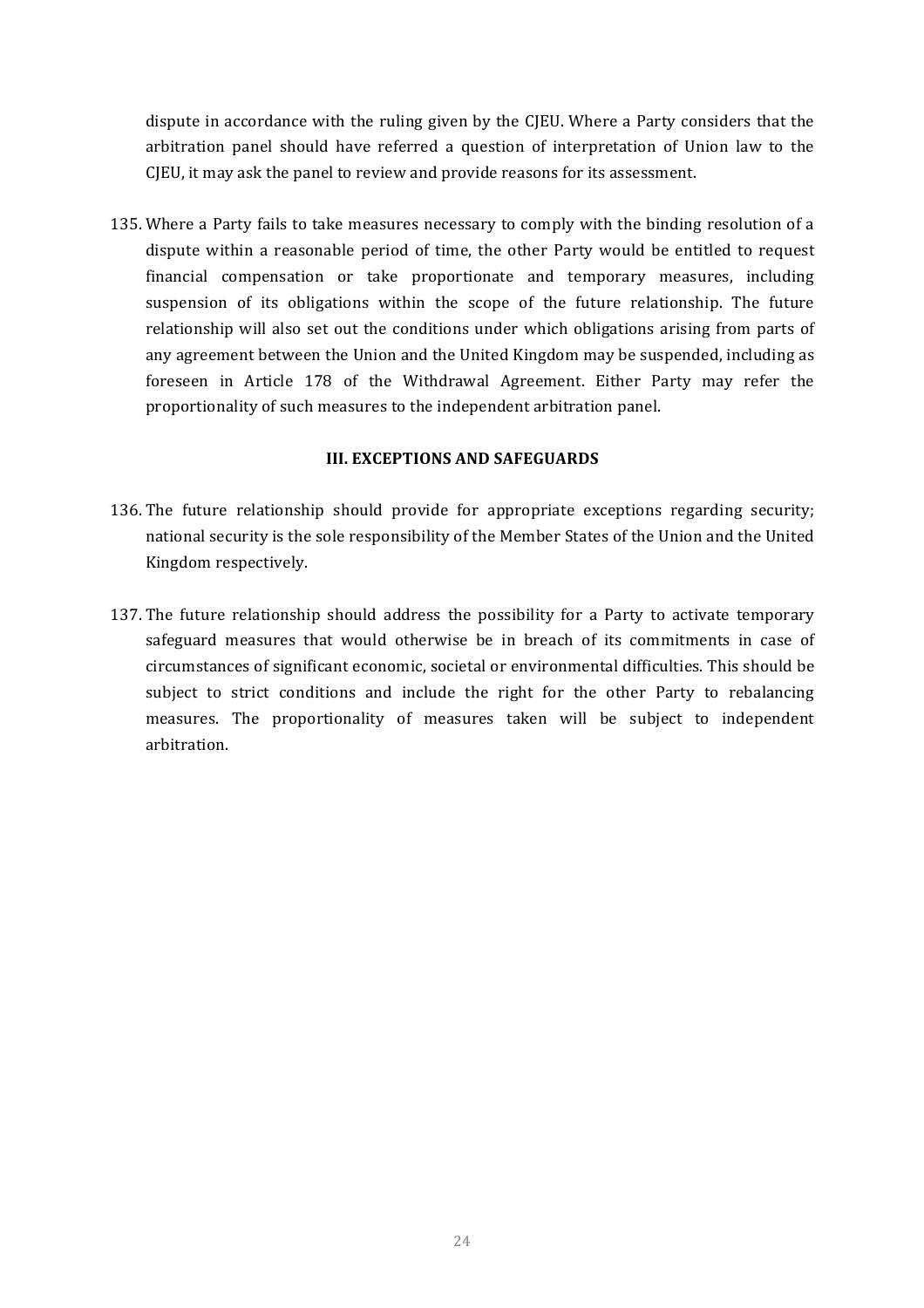## **PART V: FORWARD PROCESS**

- 138. In setting out the framework of the future relationship between the Union and the United Kingdom, this declaration confirms, as set out in the Withdrawal Agreement, that it is the clear intent of both Parties to develop in good faith agreements giving effect to this relationship and to begin the formal process of negotiations as soon as possible after the United Kingdom's withdrawal from the Union, such that they can come into force by the end of  $2020$ .
- 139. Both Parties affirm that the achievements, benefits and commitments of the peace process in Northern Ireland will remain of paramount importance to peace, stability and reconciliation. They agree that the Good Friday or Belfast Agreement reached on 10 April 1998 by the United Kingdom Government, the Irish Government and the other participants in the multi-party negotiations (the "1998 Agreement") must be protected in all its parts, and that this extends to the practical application of the 1998 Agreement on the island of Ireland and to the totality of the relationships set out in the 1998 Agreement.
- 140. The Parties will progress the development of the legal agreements giving effect to the future relationship in two stages.

#### **I. BEFORE WITHDRAWAL**

- 141. Between the approval of this declaration and the United Kingdom's withdrawal from the Union, the Parties will each engage in preparatory organisational work, with the aim of enabling rapid commencement of and progress in formal negotiations.
- 142. This work should draw up a proposed schedule to deliver the work programme required, having identified the areas likely to require the greatest consideration, such as those elements related to the alternative arrangements for ensuring the absence of a hard border on the island of Ireland on a permanent footing.
- 143. The Parties will also consider the logistical requirements of the formal negotiations.

## **II. AFTER WITHDRAWAL**

144. After the Union has taken the steps necessary to begin formal negotiations under Article 218 of the Treaty on the Functioning of the European Union (TFEU), it is envisaged that the Parties will negotiate in parallel the agreements needed to give the future relationship legal form.